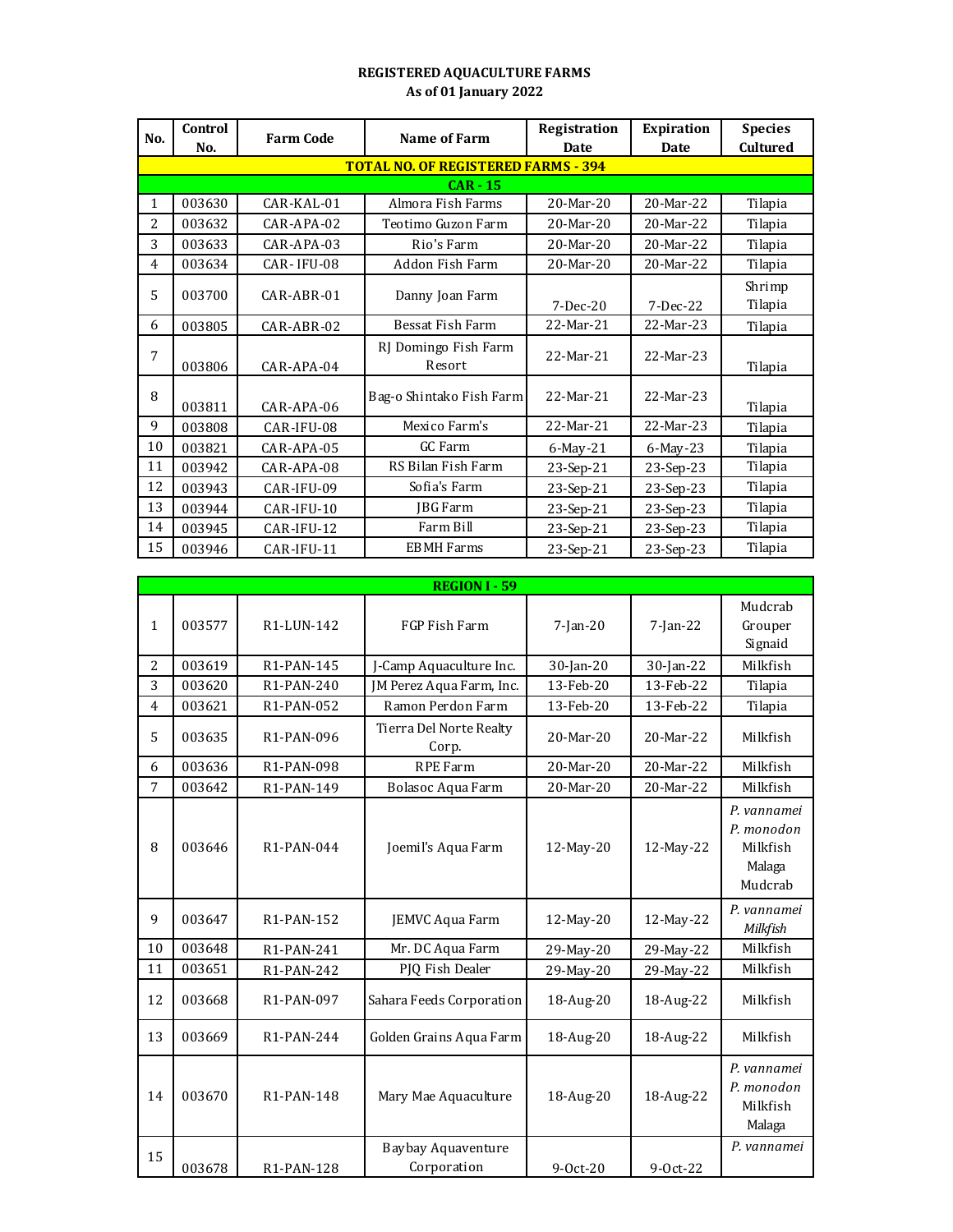| 16 | 003679 | R1-PAN-129               | <b>JVM Aqua Farming</b>                       | 9-0ct-20                   | 9-0ct-22                   | Milkfish                                                  |
|----|--------|--------------------------|-----------------------------------------------|----------------------------|----------------------------|-----------------------------------------------------------|
| 17 | 003680 | R1-PAN-110               | Padlan Integrated Farm                        | 9-Oct-20                   | 9-Oct-22                   | P. monodon<br>Milkfish                                    |
| 18 | 003681 | R1-PAN-100               | Sunrise Bangus Grower,<br>Inc.                | 20-Nov-20                  | 20-Nov-22                  | Milkfish                                                  |
| 19 | 003682 | R1-PAN-157               | Mejia's Farm                                  | 20-Nov-20                  | 20-Nov-22                  | P. vannamei<br>Milkfish                                   |
| 20 | 003683 | R1-PAN-158               | De Guzman Farm                                | 20-Nov-20                  | 20-Nov-22                  | P. vannamei<br>Milkfish                                   |
| 21 | 003684 | R1-PAN-243               | Distriq Five                                  | 20-Nov-20                  | 20-Nov-22                  | P. monodon<br>P. vannamei<br>Milkfish                     |
| 22 | 003685 | R1-PAN-245               | RB Yanquiling Farm                            | 20-Nov-20                  | 20-Nov-22                  | P. vannamei<br>Milkfish                                   |
| 23 | 003686 | R1-PAN-246               | Edwin Dela Cruz Farm                          | 20-Nov-20                  | 20-Nov-22                  | P. vannamei<br>Milkfish                                   |
| 24 | 003687 | R1-PAN-247               | Ben Farm                                      | 20-Nov-20                  | 20-Nov-22                  | P. vannamei<br>Milkfish                                   |
| 25 | 003688 | R1-PAN-248               | MR2AS Aqua Farm                               | 20-Nov-20                  | 20-Nov-22                  | P. vannamei<br>Milkfish<br>Tilapia                        |
| 26 | 003703 | R1-PAN-249               | <b>BMP</b> Aquafarming                        | 7-Dec-20                   | 7-Dec-22                   | Milkfish                                                  |
| 27 | 003704 | R1-PAN-099               | Jesscon & Sons Aquafarm<br>Associations, Inc. | 17-Dec-20                  | 17-Dec-22                  | Milkfish                                                  |
| 28 | 003705 | R1-PAN-174               | Brix Aqua Farm                                | 17-Dec-20                  | 17-Dec-22                  | P. monodon<br>Milkfish                                    |
| 29 | 003706 | R1-PAN-175               | Brix Aqua Farm                                | 17-Dec-20                  | 17-Dec-22                  | P. monodon<br>Milkfish                                    |
| 30 | 003721 |                          | Erickson Bangus<br>Enterprises                |                            |                            | Milkfish<br>Tilapia<br>Talakitok                          |
| 31 | 003722 | R1-PAN-170<br>R1-PAN-115 | Argin Aqua Farm                               | $5$ -Jan-21<br>$5$ -Jan-21 | $5$ -Jan-23<br>$5$ -Jan-23 | Milkfish                                                  |
| 32 | 003723 | R1-PAN-047               | Edzena Aqua Farm                              | $5 - Jan - 21$             | $5$ -Jan-23                | Milkfish                                                  |
| 33 | 003727 | R1-PAN-112               | Unicorp Agri-Aqua<br>Ventures Inc.            | $20$ -Jan- $21$            | $20$ -Jan-23               | Milkfish                                                  |
| 34 | 003728 | R1-LUN-195               | J & F Aquatic Resources<br>Farming            | $20$ -Jan- $21$            | $20$ -Jan-23               | Milkfish                                                  |
| 35 | 003749 | R1-PAN-251               | Dagupan Aqua Farm                             | 18-Feb-21                  | 18-Feb-23                  | P. vannamei<br>Milkfish<br>Malaga<br>Talakitok<br>Grouper |
| 36 | 003795 | R1-PAN-114               | DCDA Farm                                     | 3-Mar-21                   | 3-Mar-23                   | Milkfish                                                  |
| 37 | 003796 | R1-LUN-147               | <b>GMMC</b> Isda Farm                         | 3-Mar-21                   | 3-Mar-23                   | Pompano<br>Malaga                                         |
| 38 | 003797 | R1-PAN-253               | Aragon & Alee<br>Aquafarming                  | 3-Mar-21                   | 3-Mar-23                   | Milkfish                                                  |
| 39 | 003798 | R1-PAN-254               | Rod's Aqua Farm                               | 3-Mar-21                   | 3-Mar-23                   | Malaga                                                    |
| 40 | 003799 | R1-PAN-252               | D.O.D and Sons Phil. Inc.                     | 9-Mar-21                   | 9-Mar-23                   | P. vannamei<br>Milkfish<br>Seabass<br>Snapper             |
| 41 | 003800 | R1-PAN-171               | Erickson Bangus<br>Enterprises                | 9-Mar-21                   | 9-Mar-23                   | Milkfish<br>Malaga                                        |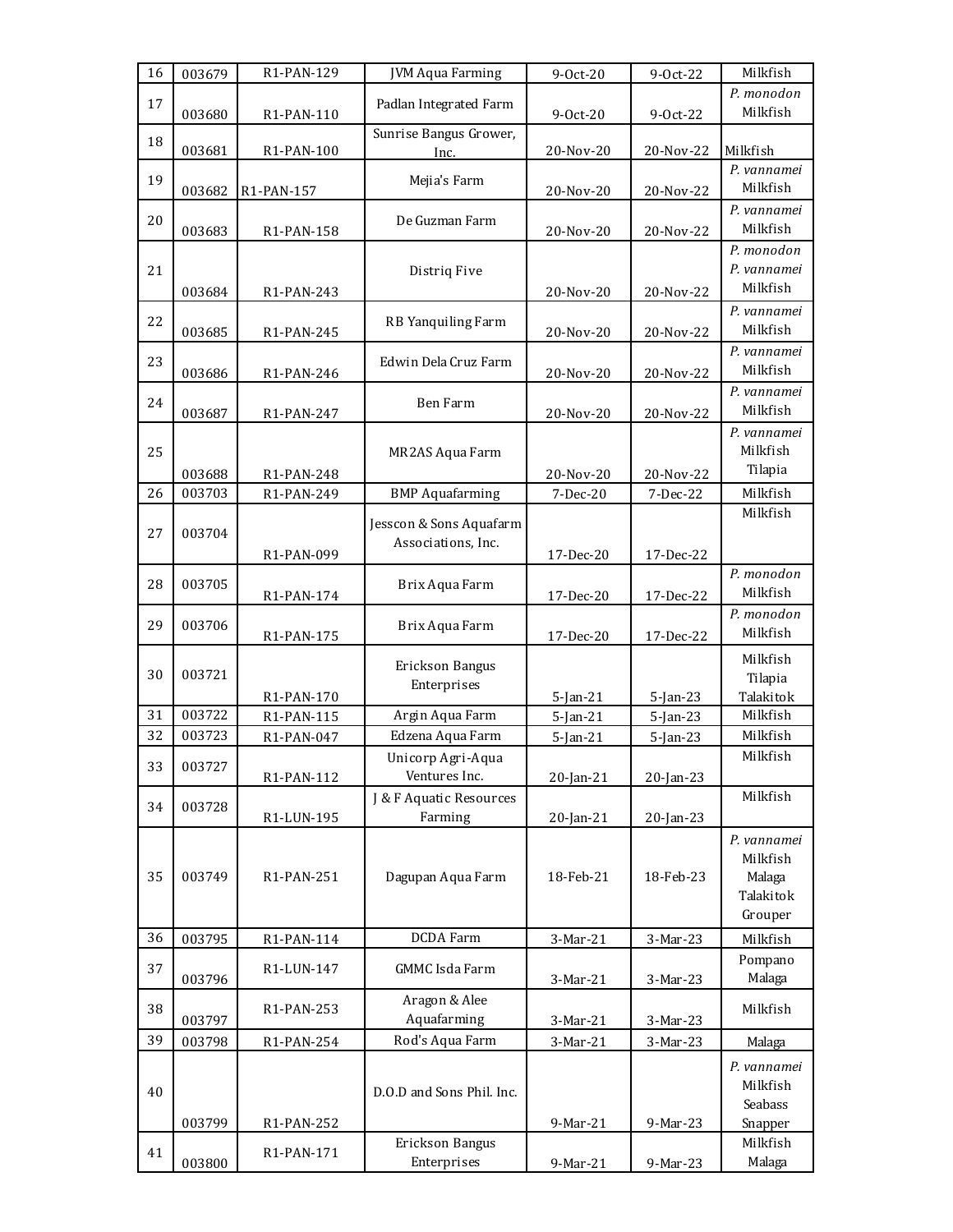| 42 | 003801 | R1-PAN-250 | De Perio's Fish Pond                    | 9-Mar-21     | 9-Mar-23     | Milkfish                                |
|----|--------|------------|-----------------------------------------|--------------|--------------|-----------------------------------------|
| 43 |        |            | FGP Fish Farm                           |              |              | Milkfish<br>Lapu-lapu<br>Malaga<br>Crab |
|    | 003812 | R1-LUN-142 |                                         | 22-Apr-21    | 22-Apr-23    | Snapper                                 |
| 44 | 003813 | R1-PAN-255 | <b>TVM Aqua Farming</b><br>Corporation  | 30-Apr-21    | 30-Apr-23    | Milkfish                                |
| 45 | 003826 | R1-PAN-205 | Clavo's Aqua Farm                       | 6-May-21     | 6-May-23     | Milkfish                                |
| 46 | 003829 | R1-PAN-046 | Lucas Ballesteros Aqua<br>Farm          | 6-May-21     | 6-May-23     | Milkfish                                |
| 47 | 003840 | R1-LUN-132 | CEYU Aqua Farm                          | 18-May-21    | 18-May-23    | Milkfish                                |
| 48 | 003841 | R1-PAN-256 | Lopez Aqua Farm                         | 25-May-21    | 25-May-23    | P. monodon<br>Milkfish<br>Malaga        |
| 49 | 003842 | R1-PAN-257 | RCV/Belen Farm                          | 25-May-21    | 25-May-23    | P. vannamei<br>Milkfish                 |
| 50 | 003875 | R1-PAN-258 | Tierra Del Norte Realty<br>Corp.        | $18$ -Jun-21 | $18$ -Jun-23 | Milkfish<br>Pompano<br>Malaga           |
| 51 | 003886 | R1-PAN-093 | Super Mega Sea Horse<br>Feedmill Corp.  | $5$ -Jul-21  | $5$ -Jul-23  | Milkfish                                |
| 52 | 003887 | R1-PAN-094 | Lucky Fortune Group<br>Feedmill Corp.   | $5$ -Jul-21  | $5$ -Jul-23  | Milkfish                                |
| 53 | 003888 | R1-PAN-095 | Phil. Mega Fish Feedmill<br>Corp.       | $5$ -Jul-21  | $5$ -Jul-23  | Milkfish                                |
| 54 | 003891 | R1-PAN-259 | Bibibi's Aquafarming                    | $9$ -Jul-21  | $9$ -Jul-23  | Milkfish                                |
| 55 | 003903 | R1-PAN-260 | RTC Mangatake Aqua<br>Farm              | 16-Jul-21    | 16-Jul-23    | Siganid<br>Grouper                      |
| 56 | 003911 | R1-PAN-261 | Freshious, Inc.                         | 9-Aug-21     | 9-Aug-23     | Shrimp<br>Milkfish                      |
| 57 | 003912 | R1-PAN-262 | J&F Aquatic Resource<br>and Farming Co. | 9-Aug-21     | 9-Aug-23     | Milkfish                                |
| 58 | 003913 | R1-PAN-263 | St. Michael Aqua Farm                   | 9-Aug-21     | 9-Aug-23     | Milkfish                                |
| 59 | 003954 | R1-PAN-116 | RCV/Belen Farm                          | 22-Oct-21    | 22-Oct-23    | Milkfish                                |

|    |        |                         | <b>REGION II - 36</b>   |              |              |             |
|----|--------|-------------------------|-------------------------|--------------|--------------|-------------|
| 1  | 003605 | R <sub>2</sub> -CAG-001 | Dataj Aquafarm Inc. - A | $30$ -Jan-20 | $30$ -Jan-22 | P. vannamei |
| 2  | 003606 | R <sub>2</sub> -CAG-003 | Dataj Aquafarm Inc. - B | $30$ -Jan-20 | $30$ -Jan-22 | P. vannamei |
| 3  | 003607 | R <sub>2</sub> -CAG-060 | Dataj Aquafarm Inc. - C | $30$ -Jan-20 | $30$ -Jan-22 | P. vannamei |
| 4  | 003608 | R2-CAG-063              | Garcia's Farm           | $30$ -Jan-20 | $30$ -Jan-22 | Tilapia     |
| 5  | 003609 | R <sub>2</sub> -ISA-090 | Sanchez Fish Farm       | $30$ -Jan-20 | $30$ -Jan-22 | Tilapia     |
| 6  | 003610 | R <sub>2</sub> -ISA-091 | Carlos' Fish Farm       | $30$ -Jan-20 | $30$ -Jan-22 | Tilapia     |
| 7  | 003611 | R <sub>2</sub> -ISA-092 | Acupido's Fish Farm     | $30$ -Jan-20 | $30$ -Jan-22 | Tilapia     |
| 8  | 003612 | R <sub>2</sub> -ISA-093 | Sevilla's Fish Farm     | $30$ -Jan-20 | $30$ -Jan-22 | Tilapia     |
| 9  | 003613 | R <sub>2</sub> -CAG-094 | Lando's Fish Farm       | $30$ -Jan-20 | $30$ -Jan-22 | Tilapia     |
| 10 | 003614 | R <sub>2</sub> -CAG-095 | Jose Fish Farm          | $30$ -Jan-20 | $30$ -Jan-22 | Tilapia     |
| 11 | 003615 | R <sub>2</sub> -ISA-096 | Bernardino Fish Farm    | $30$ -Jan-20 | $30$ -Jan-22 | Tilapia     |
| 12 | 003616 | R <sub>2</sub> -CAG-097 | Arciaga's Fish Farm     | $30$ -Jan-20 | $30$ -Jan-22 | Tilapia     |
| 13 | 003617 | R <sub>2</sub> -CAG-098 | Andam Fish Farm         | $30$ -Jan-20 | $30$ -Jan-22 | Tilapia     |
| 14 | 003618 | R <sub>2</sub> -CAG-099 | SGB Fish Farm           | $30$ -Jan-20 | $30$ -Jan-22 | Tilapia     |
| 15 | 003822 | R <sub>2</sub> -CAG-065 | Panes Farm              | 18-May-21    | 18-May-23    | Tilapia     |
| 16 | 003823 | R <sub>2</sub> -CAG-068 | Raralio's Fish Farm     | 18-May-21    | 18-May-23    | Tilapia     |
| 17 | 003824 | R <sub>2</sub> -CAG-070 | Dataj Aquafarm Inc. - D | 18-May-21    | 18-May-23    | P. vannamei |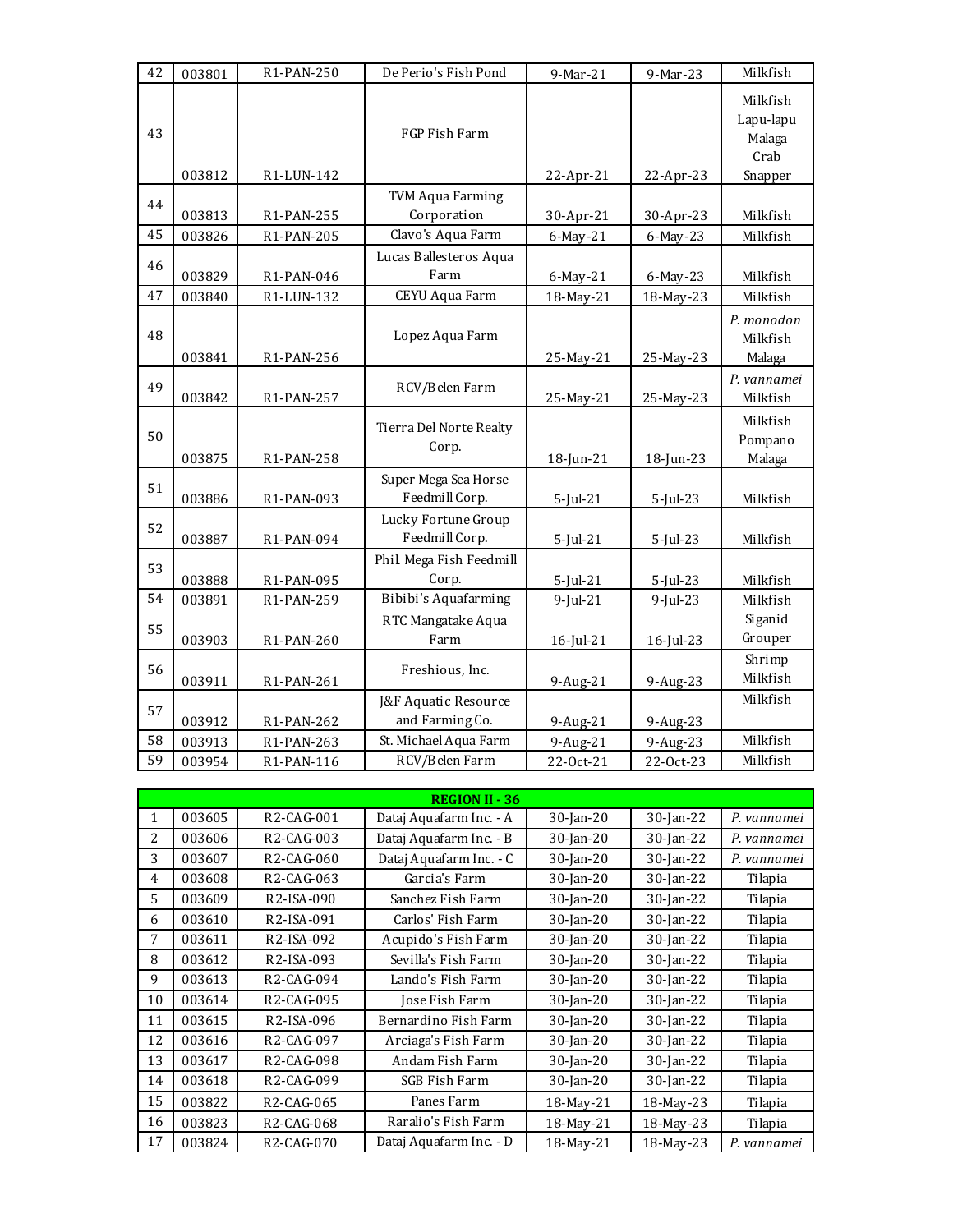| 18 |        |            | <b>ESB Four Plus One</b> |           |           | Tilapia    |
|----|--------|------------|--------------------------|-----------|-----------|------------|
|    | 003825 | R2-ISA-100 | Agricultural Farm        | 18-May-21 | 18-May-23 | Carp       |
| 19 | 003972 | R2-NV-090  | Palafox Fishfarm         | 12-Nov-21 | 12-Nov-23 | Tilapia    |
| 20 | 003973 | R2-NV-091  | Apuya Fishfarm           | 12-Nov-21 | 12-Nov-23 | Tilapia    |
| 21 | 003974 | R2-NV-092  | Del Rosario Fishfarm     | 12-Nov-21 | 12-Nov-23 | Tilapia    |
| 22 | 003975 | R2-NV-093  | Urban Fishfarm           | 12-Nov-21 | 12-Nov-23 | Tilapia    |
|    |        |            |                          |           |           | Tilapia    |
| 23 |        |            | Bambang Integrated Agro- |           |           |            |
|    |        |            | Tourism and Learning     |           |           |            |
|    | 003976 | R2-NV-094  | Site (BIATALS) Farm      | 12-Nov-21 | 12-Nov-23 |            |
| 24 |        |            | DTD Agricultural         |           |           | Tilapia    |
|    | 003977 | R2-ISA-095 | Organiques               | 12-Nov-21 | 12-Nov-23 |            |
|    |        |            |                          |           |           | Tilapia    |
| 25 |        |            |                          |           |           | Freshwater |
|    | 003978 | R2-NV-096  | OJ Fishfarm              | 12-Nov-21 | 12-Nov-23 | Prawn      |
| 26 | 003979 | R2-QUI-097 | Juarizo Fishfarm         | 12-Nov-21 | 12-Nov-23 | Tilapia    |
|    |        |            |                          |           |           | Tilapia    |
| 27 |        |            |                          |           |           | Freshwater |
|    | 003980 | R2-QUI-098 | Lugod Fishfarm           | 12-Nov-21 | 12-Nov-23 | Prawn      |
|    |        |            |                          |           |           | Tilapia    |
|    |        |            |                          |           |           | Carp       |
| 28 |        |            |                          |           |           | Catfish    |
|    |        |            |                          |           |           | Freshwater |
|    | 003981 | R2-QUI-099 | J. Salvador Fishfarm     | 12-Nov-21 | 12-Nov-23 | Prawn      |
| 29 | 003982 | R2-QUI-100 | R. Salvador Fishfarm     | 12-Nov-21 | 12-Nov-23 | Tilapia    |
| 30 | 003983 | R2-QUI-101 | E. Salvador Fishfarm     | 12-Nov-21 | 12-Nov-23 | Tilapia    |
| 31 | 003984 | R2-NV-102  | Gacusana Fishfarm        | 12-Nov-21 | 12-Nov-23 | Tilapia    |
| 32 | 003985 | R2-QUI-103 | Immulyap Fishfarm        | 12-Nov-21 | 12-Nov-23 | Tilapia    |
| 33 | 003986 | R2-QUI-104 | D. Salvador Fishfarm     | 12-Nov-21 | 12-Nov-23 | Tilapia    |
| 34 | 003987 | R2-NV-105  | Gumatin Fishfarm         | 12-Nov-21 | 12-Nov-23 | Tilapia    |
|    |        |            |                          |           |           |            |
| 35 | 003988 | R2-NV-106  | Abrogar Fishfarm         | 12-Nov-21 | 12-Nov-23 | Tilapia    |

|    | <b>REGION III - 52</b> |            |                                     |             |             |                                |  |  |  |
|----|------------------------|------------|-------------------------------------|-------------|-------------|--------------------------------|--|--|--|
| 1  | 003550                 | R3-BUL-162 | NNN88 Aqua Farm                     | 22-Oct-19   | 22-Oct-22   | P. monodon<br>Milkfish<br>Crab |  |  |  |
| 2  | 003652                 | R3-ZAM-101 | Lolo Jose Aquafarm                  | $3$ -Jul-20 | 3-Jul-22    | Milkfish<br>Malaga             |  |  |  |
| 3  | 003653                 | R3-BUL-127 | ATM Aquafarm                        | $3$ -Jul-20 | $3$ -Jul-22 | Milkfish                       |  |  |  |
| 4  | 003654                 | R3-BUL-128 | ATM Aquafarm                        | $3$ -Jul-20 | $3$ -Jul-22 | Milkfish                       |  |  |  |
| 5. | 003655                 | R3-BUL-129 | ATM Aquafarm                        | $3$ -Jul-20 | $3$ -Jul-22 | Milkfish                       |  |  |  |
| 6  | 003656                 | R3-BUL-163 | <b>CCM</b> Aquafarm                 | $3$ -Jul-20 | $3$ -Jul-22 | Milkfish                       |  |  |  |
| 7  | 003657                 | R3-BUL-164 | ATM Aquafarm                        | $3$ -Jul-20 | 3-Jul-22    | Milkfish                       |  |  |  |
| 8  | 003658                 | R3-BUL-165 | ATM Aquafarm                        | $3$ -Jul-20 | $3$ -Jul-22 | Milkfish                       |  |  |  |
| 9  | 003671                 | R3-BUL-167 | Nabao 1 Aquafarm                    | $9-Sep-20$  | $9-Sep-22$  | Milkfish                       |  |  |  |
| 10 | 003672                 | R3-BUL-168 | Nabao 2 Aquafarm                    | $9-Sep-20$  | $9-Sep-22$  | Milkfish                       |  |  |  |
| 11 | 003673                 | R3-BUL-169 | Nabao 3 Aquafarm                    | $9-Sep-20$  | 9-Sep-22    | Milkfish                       |  |  |  |
| 12 | 003674                 | R3-BUL-170 | Sapang Kawayan<br>Aquafarm          | $9-Sep-20$  | 9-Sep-22    | Milkfish                       |  |  |  |
| 13 | 003675                 | R3-BUL-171 | Sapang Malalim Aquafarm             | 9-Sep-20    | 9-Sep-22    | Milkfish                       |  |  |  |
| 14 | 003676                 | R3-BUL-172 | Lagyo Aquafarm                      | $9-Sep-20$  | $9-Sep-22$  | Milkfish                       |  |  |  |
| 15 | 003677                 | R3-ZAM-173 | Aqua Agri Zambay<br>Producers Coop. | $9-Sep-20$  | $9-Sep-22$  | Milkfish                       |  |  |  |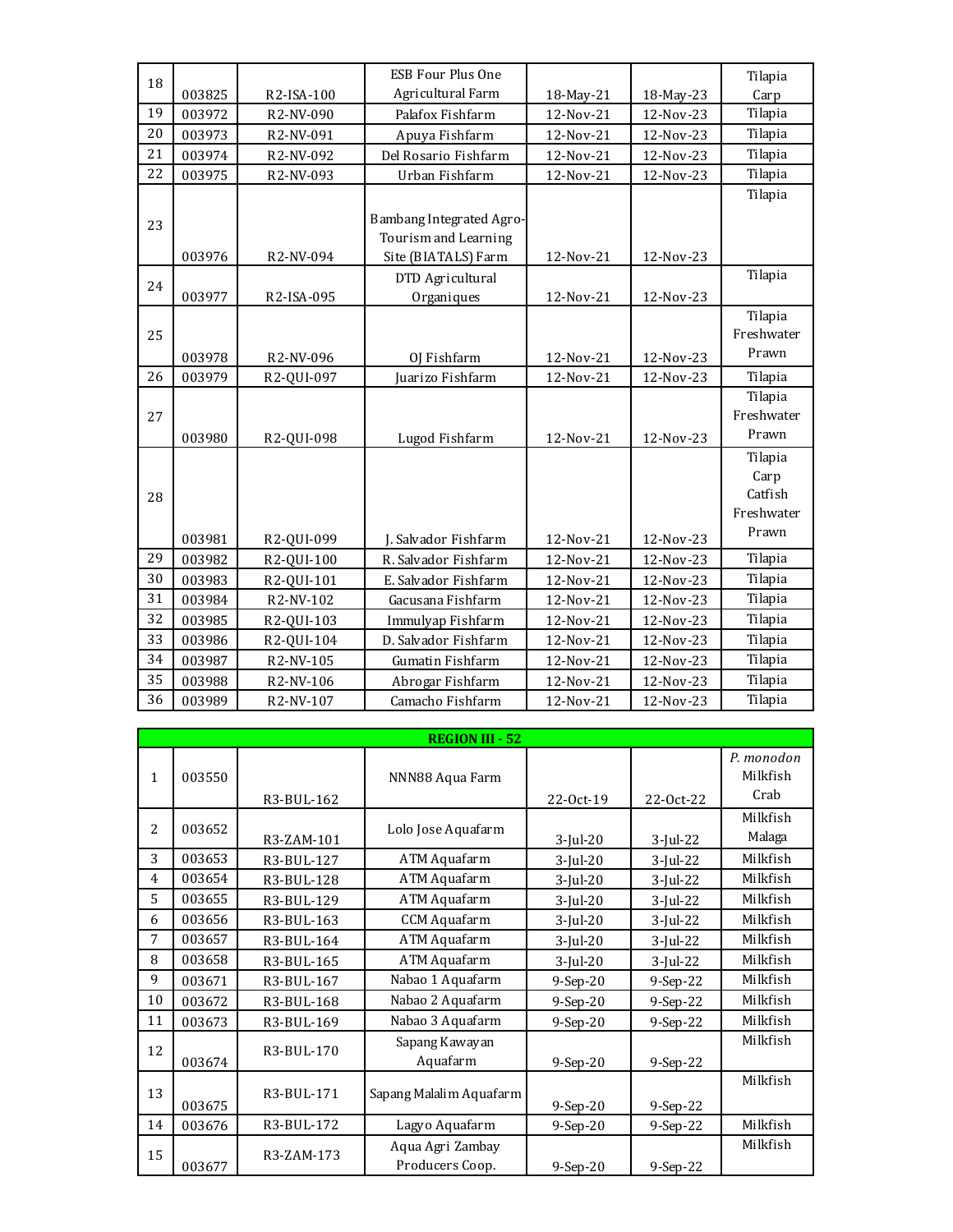|          |                  |                          |                                     |                        |                        | Shrimp<br>Milkfish   |
|----------|------------------|--------------------------|-------------------------------------|------------------------|------------------------|----------------------|
| 16       |                  | R3-PAM-103               | Trese Farm                          |                        |                        | Crabs                |
|          | 003689           |                          |                                     | 10-Nov-20              | 10-Nov-22              |                      |
|          |                  |                          |                                     |                        |                        | Shrimp               |
| 17       |                  | R3-PAM-104               | Squatter Farm                       |                        |                        | Milkfish<br>Tilapia  |
|          | 003690           |                          |                                     | 10-Nov-20              | 10-Nov-22              |                      |
|          |                  |                          |                                     |                        |                        | Shrimp<br>Milkfish   |
| 18       |                  | R3-PAM-105               | Parara Farm                         |                        |                        | Tilapia              |
|          |                  |                          |                                     |                        |                        | Crab                 |
|          | 003691           |                          |                                     | 10-Nov-20              | 10-Nov-22              | Shrimp               |
| 19       |                  | R3-PAM-140               | Madalumdum Farm                     |                        |                        | Milkfish             |
|          | 003692           |                          |                                     | 10-Nov-20              | 10-Nov-22              | Crabs                |
|          |                  |                          | J & F Aquatic Resources             |                        |                        | Milkfish             |
| 20       | 003693           | R3-ZAM-145               | Farming                             | 10-Nov-20              | 10-Nov-22              |                      |
|          |                  |                          | J & F Aquatic Resources             |                        |                        | Milkfish             |
| 21       | 003694           | R3-ZAM-146               | Farming                             | 10-Nov-20              | 10-Nov-22              |                      |
|          |                  |                          | J & F Aquatic Resources             |                        |                        | Milkfish             |
| 22       | 003695           | R3-ZAM-147               | Farming                             | 10-Nov-20              | 10-Nov-22              |                      |
|          |                  |                          | San Andres Producer's               |                        |                        | Milkfish             |
| 23       | 003719           | R3-ZAM-143               | Cooperative 1                       | 17-Dec-20              | 17-Dec-22              |                      |
|          |                  |                          | San Andres Producer's               |                        |                        |                      |
| 24       | 003720           | R3-ZAM-144               | Cooperative 2                       | 17-Dec-20              | 17-Dec-22              | Milkfish             |
|          |                  |                          | Tierra Del Norte Realty             |                        |                        |                      |
| 25       | 003802           | R3-ZAM-124               | Corp.                               | 22-Mar-21              | 22-Mar-23              | Milkfish             |
| 26       | 003803           | R3-ZAM-125               | <b>DCLS</b> Aquafarms               | 22-Mar-21              | 22-Mar-23              | Milkfish             |
| 27       | 003830           | R3-ZAM-132               | A.E. Barcena Aqua Farm              | 22-Mar-21              | 22-Mar-23              | Milkfish             |
| 28       | 003817           |                          | Chill Persha Enterprise             |                        |                        |                      |
|          |                  | R3-BUL-166               |                                     | 30-Apr-21              | 30-Apr-23              | Milkfish             |
|          |                  |                          | N.E. Panganiban                     |                        |                        | Shrimp               |
| 29       | 003831           | R3-BUL-174               | Aquafarm                            | 6-May-21               | 6-May-23               | Milkfish             |
|          |                  |                          |                                     |                        |                        | P. vannamei          |
| 30       | 003832           | R3-BUL-175               | LCP 1 Aquafarm                      | 6-May-21               | 6-May-23               | Milkfish             |
| 31       | 003833           | R3-BUL-176               | LCP 2 Aquafarm                      | 6-May-21               | 6-May-23               | Milkfish             |
| 32       | 003873           | R3-NUE-177               | Jikars Aquafarm                     | 18-Jun-21              | 18-Jun-23              | Tilapia              |
| 33       |                  |                          | Genomar Supreme Phils.              |                        |                        |                      |
|          | 003889           | R3-NUE-160               | Inc.                                | $9$ -Jul-21            | 9-Jul-23               | Tilapia              |
| 34       |                  |                          | <b>Charoen Pokphand Foods</b>       |                        |                        |                      |
|          | 003890           | R3-BAT-178               | Phil. Corp                          | 9-Jul-21               | $9$ -Jul-23            | Tilapia              |
|          |                  |                          |                                     |                        |                        | Shrimp               |
| 35       |                  |                          | <b>CLCC Aquaculture</b>             |                        |                        | Milkfish             |
|          | 003909           | R3-ZAM-179               |                                     | 26-Jul-21              | 26-Jul-23              | Tilapia              |
| 36       | 003922           | R3-BUL-148               | Gumitna Aquafarm                    | 27-Aug-21              | 27-Aug-23              | Milkfish             |
| 37       | 003923           | R3-BUL-149               | Sagrada Aquafarm                    | 27-Aug-21              | 27-Aug-23              | Milkfish             |
| 38<br>39 | 003924           | R3-BUL-150               | Katwiran Aquafarm                   | 27-Aug-21              | 27-Aug-23              | Milkfish             |
| 40       | 003925           | R3-BUL-151               | Manuhol Aquafarm<br>Bagang Aquafarm | 27-Aug-21              | 27-Aug-23              | Milkfish<br>Milkfish |
| 41       | 003926           | R3-BUL-158               | Karing 1 Aquafarm                   | 27-Aug-21              | 27-Aug-23              | Milkfish             |
| 42       | 003927<br>003928 | R3-BUL-180               | Karing 2 Aquafarm                   | 27-Aug-21              | 27-Aug-23              | Milkfish             |
| 43       | 003929           | R3-BUL-181<br>R3-BUL-182 | Karing 3 Aquafarm                   | 27-Aug-21<br>27-Aug-21 | 27-Aug-23<br>27-Aug-23 | Milkfish             |
| 44       | 003930           | R3-BUL-183               | San Diego 1 Aquafarm                | 27-Aug-21              | 27-Aug-23              | Milkfish             |
| 45       | 003931           | R3-BUL-184               | San Diego 2 Aquafarm                | 27-Aug-21              | 27-Aug-23              | Milkfish             |
| 46       | 003932           | R3-BUL-185               | San Diego 3 Aquafarm                | 27-Aug-21              | 27-Aug-23              | Milkfish             |
| 47       | 003947           | R3-BUL-154               | Pulilan Aquafarm Lipana             | 4-Oct-21               | 4-Oct-23               | Tilapia              |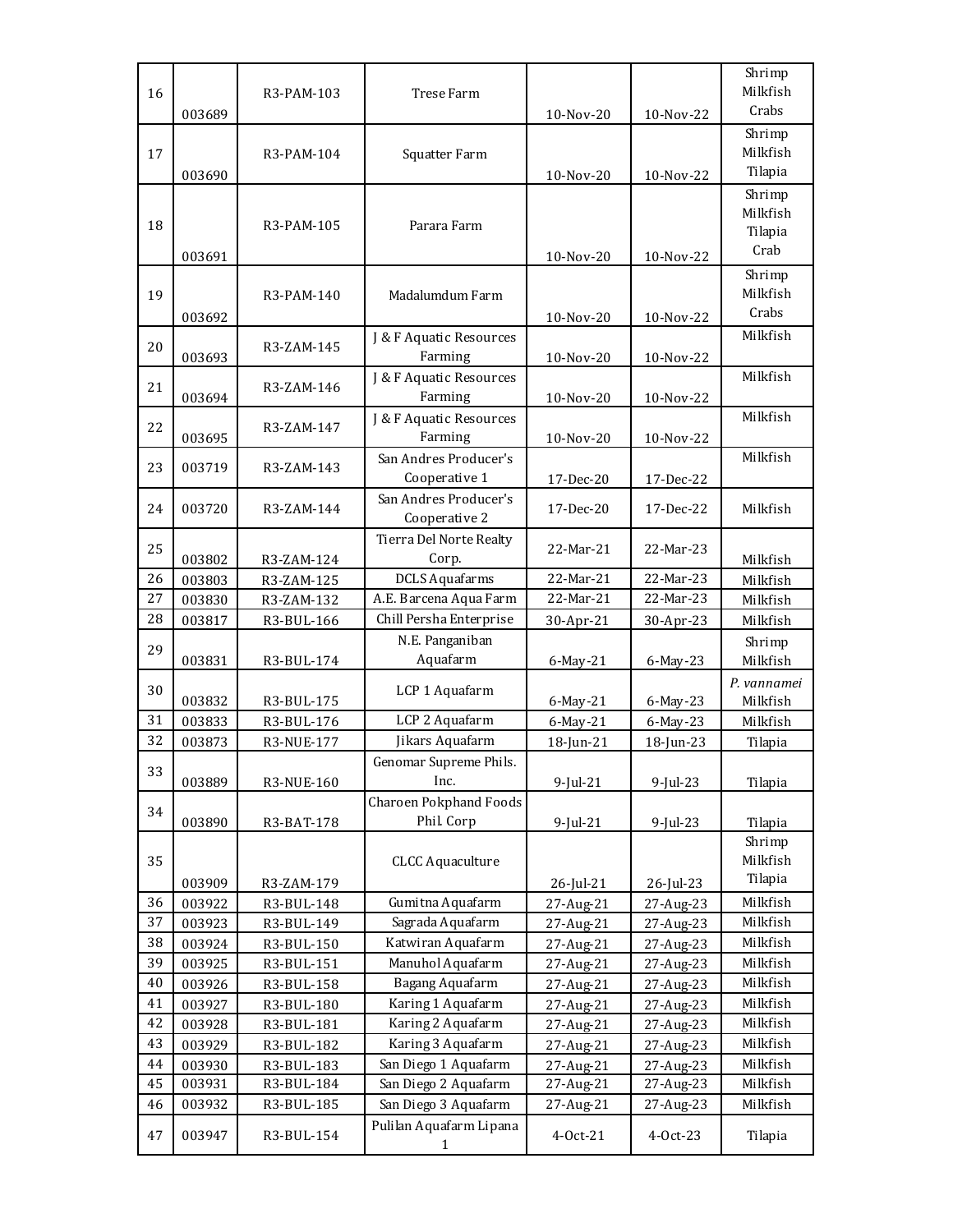| 48 | 003948 | R3-BUL-155 | Pulilan Aquafarm Lipana                                | $4-0ct-21$  | $4-0ct-23$  | Tilapia     |
|----|--------|------------|--------------------------------------------------------|-------------|-------------|-------------|
| 49 | 003951 | R3-ZAM-186 | Abalos Aquafarm &<br>Hatchery Incorporated             | $18-0ct-21$ | 18-0ct-23   | P. vannamei |
| 50 | 003952 | R3-ZAM-187 | <b>JCKO Fish Pond</b>                                  | 18-0ct-21   | 18-0ct-23   | P. vannamei |
| 51 | 003953 | R3-BUL-188 | LMS & Sons International<br><b>Trading Corporation</b> | $18-0ct-21$ | $18-0ct-23$ | Milkfish    |
| 52 | 003991 | R3-BUL-189 | <b>ESH Aquatic Resource</b>                            | 29-Nov-21   | 29-Nov-23   | Milkfish    |

|    |        |                          | <b>CALABARZON REGION - 15</b>         |                 |              |          |
|----|--------|--------------------------|---------------------------------------|-----------------|--------------|----------|
| 1  | 003595 | R4A-BAT-016              | King Benjie Fish Farm                 | $20$ -Jan-20    | $20$ -Jan-22 | Tilapia  |
| 2. | 003596 | R4A-BAT-054              | MGB Aqua Farm                         | $20$ -Jan-20    | $20$ -Jan-22 | Tilapia  |
| 3  | 003597 | R4A-BAT-011              | DOMB Farm                             | $20$ -Jan- $20$ | $20$ -Jan-22 | Milkfish |
| 4  | 003598 | R4A-BAT-010              | Sahara Area 3                         | $20$ -Jan-20    | $20$ -Jan-22 | Milkfish |
| 5  | 003599 | R <sub>4</sub> A-BAT-068 | Sega Aquafarm<br>Corporation          | $20$ -Jan-20    | $20$ -Jan-22 | Milkfish |
| 6  | 003600 | R4A-BAT-048              | Bilibinwang Fish Farm                 | $20$ -Jan-20    | $20$ -Jan-22 | Tilapia  |
| 7  | 003601 | R4A-BAT-028              | Othoc Aqua Farm &<br>Marine Resources | $20$ -Jan- $20$ | $20$ -Jan-22 | Tilapia  |
| 8  | 003602 | R4A-BAT-035              | Natalio Carandang                     | $20$ -Jan-20    | $20$ -Jan-22 | Tilapia  |
| 9  | 003603 | R4A-BAT-017              | Rovil Fish Farm                       | $20$ -Jan-20    | $20$ -Jan-22 | Milkfish |
|    |        |                          | Tierra Del Norte Realty               |                 |              | Milkfish |
| 10 | 003645 | R4A-QUE-069              | Corp.                                 | 17-Apr-20       | 17-Apr-22    | Pompano  |
| 11 | 003666 | R4A-OUE-055              | ESU Fish Farm                         | 18-Aug-20       | 18-Aug-22    | Milkfish |
| 12 | 003667 | R4A-QUE-069              | ESU Fish Farm                         | 18-Aug-20       | 18-Aug-22    | Milkfish |
| 13 | 003992 | R4A-BAT-007              | Batangas Aquafarms Inc.               | 29-Nov-21       | 29-Nov-23    | Shrimp   |
| 14 | 003993 | R4A-BAT-058              | HP Aqua Farm Inc.                     | 3-Dec-21        | $3-Dec-23$   | Shrimp   |
| 15 | 003994 | R4A-BAT-059              | CCM Agri-Aqua Ventures<br>Corp.       | $3-Dec-21$      | $3-Dec-23$   | Shrimp   |

|                |        |             | <b>MIMAROPA REGION - 26</b>  |                |             |                                 |
|----------------|--------|-------------|------------------------------|----------------|-------------|---------------------------------|
| 1              | 003578 | R4B-MOR-055 | JBC Aquafarming              | $7-Ian-20$     | $7$ -Jan-22 | P. monodon<br>Milkfish<br>Crab  |
| $\overline{2}$ | 003579 | R4B-MOR-056 | JEB Aquaculture Farm         | $7$ -Jan-20    | $7$ -Jan-22 | P. vannamei                     |
| 3              | 003580 | R4B-PAL-082 | Vencer Aquaculture Farm<br>1 | $7-Ian-20$     | $7$ -Jan-22 | P. vannamei<br>Milkfish         |
| 4              | 003581 | R4B-PAL-084 | Vencer Aquaculture Farm<br>2 | $7-Ian-20$     | $7$ -Jan-22 | P. vannamei<br>Milkfish         |
| 5              | 003582 | R4B-MOC-130 | Fulgencio Farm 2             | $7 - Jan - 20$ | $7$ -Jan-22 | P. monodon<br>Milkfish<br>Crabs |
| 6              | 003583 | R4B-MOR-131 | <b>BLIR</b> Farm             | $7$ -Jan-20    | $7$ -Jan-22 | P. vannamei<br>Milkfish         |
| 7              | 003584 | R4B-PAL-175 | DIP Fish Farm 4              | $7$ -Jan-20    | $7$ -Jan-22 | P. monodon<br>Milkfish<br>Crab  |
| 8              | 003585 | R4B-PAL-176 | DIP Fish Farm 5              | $7-Ian-20$     | $7-Ian-22$  | P. monodon<br>Milkfish          |
| 9              | 003586 | R4B-PAL-178 | Abayon Farm 1                | $7-Ian-20$     | $7$ -Jan-22 | P. monodon<br>Milkfish<br>Crab  |
| 10             | 003587 | R4B-PAL-181 | Abayon Farm 4                | $7$ -Jan-20    | $7$ -Jan-22 | P. monodon<br>Milkfish<br>Crab  |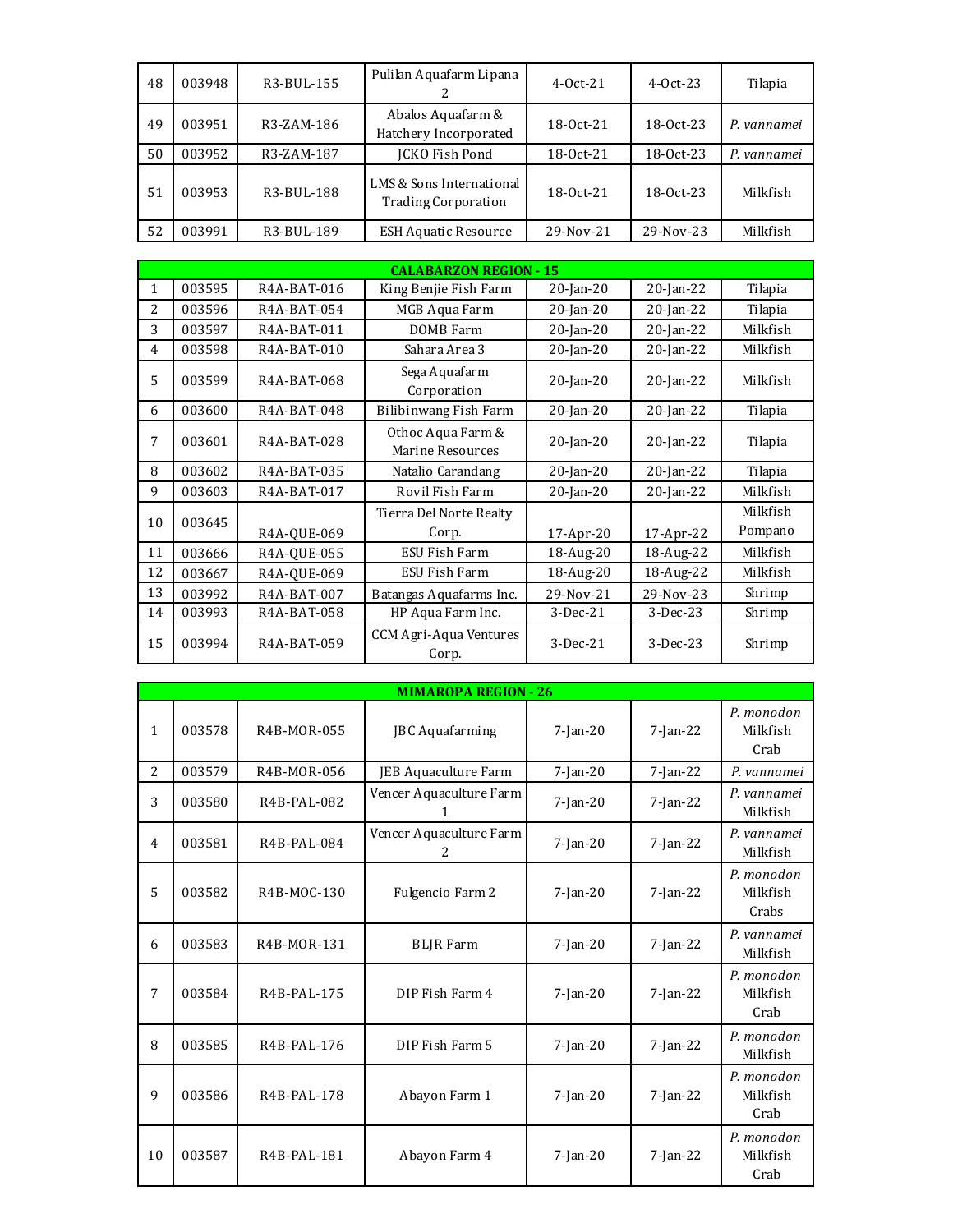| 11 | 003588 | R4B-PAL-195                | Bermejo Farm                                                                | $7$ -Jan-20           | $7$ -Jan-22           | P. monodon<br>Milkfish<br>Crab                  |
|----|--------|----------------------------|-----------------------------------------------------------------------------|-----------------------|-----------------------|-------------------------------------------------|
| 12 | 003589 | R4B-PAL-199                | Delos Santos Farm                                                           | $7$ -Jan-20           | $7$ -Jan-22           | P. vannamei<br>Milkfish                         |
| 13 | 003590 | R4B-MOC-201                | Fulgencio Farm 3                                                            | $7$ -Jan-20           | $7$ -Jan-22           | P. vannamei                                     |
| 14 | 003591 | R4B-MOC-203                | Fulgencio Farm 5                                                            | $7$ -Jan-20           | $7$ -Jan-22           | Milkfish<br>Tilapia                             |
| 15 | 003592 | R4B-PAL-204                | Southbay Fresh Marine<br>Ventures Corporation                               | $7$ -Jan-20           | 7-Jan-22              | Milkfish                                        |
| 16 | 003593 | R4B-MOR-206                | Jargus Agri-Aqua Farm                                                       | $7$ -Jan-20           | $7$ -Jan-22           | P. vannamei                                     |
| 17 | 003814 | R4B-MOR-077                | WTL Shrimp Farm                                                             | 30-Apr-21             | 30-Apr-23             | P. vannamei                                     |
| 18 | 003815 |                            | Angela's Agri-Aqua<br>Resources-Prawn Culture                               |                       |                       | P. vannamei<br>Milkfish<br>Tilapia<br>Talakitok |
| 19 | 003828 | R4B-MOR-211                | <b>Bigboss Farm</b>                                                         | 30-Apr-21             | 30-Apr-23             | Tilapia                                         |
| 20 | 003914 | R4B-MOC-212<br>R4B-MOR-002 | Aqua Tierra Agri-<br><b>Industrial Farms 2</b>                              | 6-May-21<br>27-Aug-21 | 6-May-23<br>27-Aug-23 | P. vannamei<br>Milkfish                         |
| 21 | 003915 | R4B-MOR-054                | Aqua Tierra Agri-<br><b>Industrial Farms</b>                                | 27-Aug-21             | 27-Aug-23             | P. vannamei<br>Milkfish<br>Crabs                |
| 22 | 003916 | R4B-MOR-094                | Farmers Organization for<br>the Rural Upliftment of<br>Mindoro (FORUM) Farm | 27-Aug-21             | 27-Aug-23             | P. vannamei<br>P. monodon<br>Milkfish           |
| 23 | 003917 | R4B-MOR-102                | Dela Cruz Tilapia<br>Hatchery                                               | 27-Aug-21             | 27-Aug-23             | Tilapia                                         |
| 24 | 003918 | R4B-MOR-104                | Macaraig Farm                                                               | 27-Aug-21             | 27-Aug-23             | P. vannamei<br>Milkfish                         |
| 25 | 003919 | R4B-MOC-207                | Ram's Aquafarming                                                           | 27-Aug-21             | 27-Aug-23             | P. vannamei<br>Milkfish                         |
| 26 | 003920 | R4B-MOR-213                | Del Rosario Farm                                                            | 27-Aug-21             | 27-Aug-23             | Tilapia                                         |

|                | <b>REGION V - 50</b> |            |                                        |             |           |                                           |  |  |  |
|----------------|----------------------|------------|----------------------------------------|-------------|-----------|-------------------------------------------|--|--|--|
| 1              | 003637               | R5-ALB-010 | Tiwi Fry Bank and Grow-<br>out Farm    | 20-Mar-20   | 20-Mar-22 | Tilapia<br>Milkfish                       |  |  |  |
| $\overline{2}$ | 003638               | R5-CAS-224 | Leandro Drio                           | $20-Mar-20$ | 20-Mar-22 | P. vannamei<br>Milkfish                   |  |  |  |
| 3              | 003639               | R5-SOR-225 | Fatima Chua Farm                       | 20-Mar-20   | 20-Mar-22 | P. monodon<br>Milkfish<br>Crab            |  |  |  |
| 4              | 003640               | R5-CAS-226 | LGU-Bato Fish Cage                     | $20-Mar-20$ | 20-Mar-22 | Tilapia                                   |  |  |  |
| 5              | 003641               | R5-ALB-229 | Eddie Perol Farm                       | 20-Mar-20   | 20-Mar-22 | P. vannamei<br>Milkfish                   |  |  |  |
| 6              | 003750               | R5-CAS-086 | Yolly and Edcel Crab and<br>Prawn Farm | 23-Feb-21   | 23-Feb-23 | P. monodon<br>Milkfish<br>Tilapia<br>Crab |  |  |  |
| 7              | 003751               | R5-SOR-114 | Leticia M. Homo                        | 23-Feb-21   | 23-Feb-23 | Shrimp<br>Milkfish<br>Tilapia             |  |  |  |
| 8              | 003752               | R5-SOR-115 | Erlinda Mella Farm                     | 23-Feb-21   | 23-Feb-23 | Shrimp<br>Milkfish<br>Crab                |  |  |  |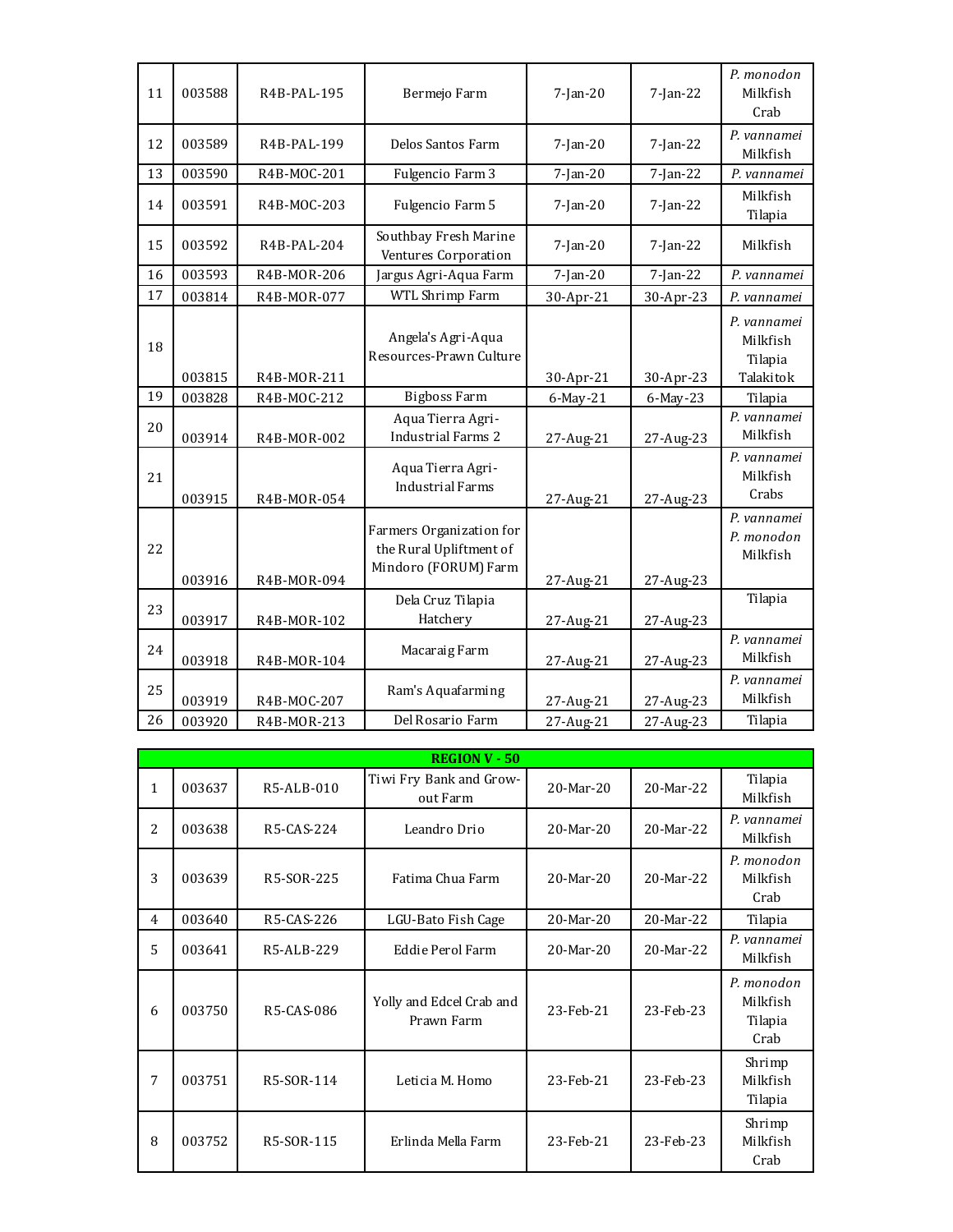| 9  | 003753 | R5-CAS-192 | Intia Farm                                    | 23-Feb-21 | 23-Feb-23 | Tilapia<br><b>Big Head Carp</b>       |
|----|--------|------------|-----------------------------------------------|-----------|-----------|---------------------------------------|
| 10 | 003754 | R5-CAS-205 | J & J Fishpond                                | 23-Feb-21 | 23-Feb-23 | Shrimp<br>Milkfish<br>Tilapia<br>Crab |
| 11 | 003755 | R5-CAS-206 | Egwaras Farm                                  | 23-Feb-21 | 23-Feb-23 | P. monodon<br>Milkfish<br>Crab        |
| 12 | 003756 | R5-CAS-207 | Romeo Cedo Farm                               | 23-Feb-21 | 23-Feb-23 | Shrimp<br>Milkfish<br>Tilapia<br>Crab |
| 13 | 003757 | R5-CAS-210 | Avelino Encinares Farm                        | 23-Feb-21 | 23-Feb-23 | P. monodon<br>Milkfish<br>Crab        |
| 14 | 003758 | R5-SOR-227 | Helen Lee Alcala                              | 23-Feb-21 | 23-Feb-23 | Shrimp<br>Milkfish                    |
| 15 | 003759 | R5-SOR-228 | Analiza Mella<br>Losabio/Riza Mella<br>Mañago | 23-Feb-21 | 23-Feb-23 | Shrimp<br>Milkfish<br>Crab            |
| 16 | 003760 | R5-SOR-230 | Gloria Mella Labrador                         | 23-Feb-21 | 23-Feb-23 | Shrimp<br>Milkfish<br>Crab            |
| 17 | 003761 | R5-SOR-231 | Campillos Farm                                | 23-Feb-21 | 23-Feb-23 | Shrimp<br>Milkfish<br>Crab            |
| 18 | 003762 | R5-SOR-232 | Tomas Latagan Farm                            | 23-Feb-21 | 23-Feb-23 | P. monodon<br>Crab                    |
| 19 | 003763 | R5-SOR-233 | Emma Navas Legaspi<br>Farm                    | 23-Feb-21 | 23-Feb-23 | Crab                                  |
| 20 | 003764 | R5-SOR-234 | Alvin Navas                                   | 23-Feb-21 | 23-Feb-23 | Shrimp<br>Milkfish<br>Mud Crab        |
| 21 | 003765 | R5-SOR-235 | Benito Navas III                              | 23-Feb-21 | 23-Feb-23 | Shrimp<br>Milkfish<br>Mud Crab        |
| 22 | 003766 | R5-SOR-236 | Norma Mancera                                 | 23-Feb-21 | 23-Feb-23 | Shrimp<br>Milkfish<br>Mud Crab        |
| 23 | 003767 | R5-SOR-237 | Ernesto Ibana Farm                            | 23-Feb-21 | 23-Feb-23 | Shrimp<br>Milkfish<br>Mud Crab        |
| 24 | 003768 | R5-SOR-238 | Claridad Lumbao Farm                          | 23-Feb-21 | 23-Feb-23 | P. monodon<br>Milkfish                |
| 25 | 003769 | R5-SOR-239 | Victoria Bello Farm                           | 23-Feb-21 | 23-Feb-23 | P. monodon<br>Milkfish<br>Crab        |
| 26 | 003770 | R5-CAS-240 | Trinidad Ronquillo Farm                       | 23-Feb-21 | 23-Feb-23 | Shrimp<br>Milkfish                    |
| 27 | 003771 | R5-CAS-241 | Bonto's Farm                                  | 23-Feb-21 | 23-Feb-23 | Shrimp<br>Milkfish<br>Crab            |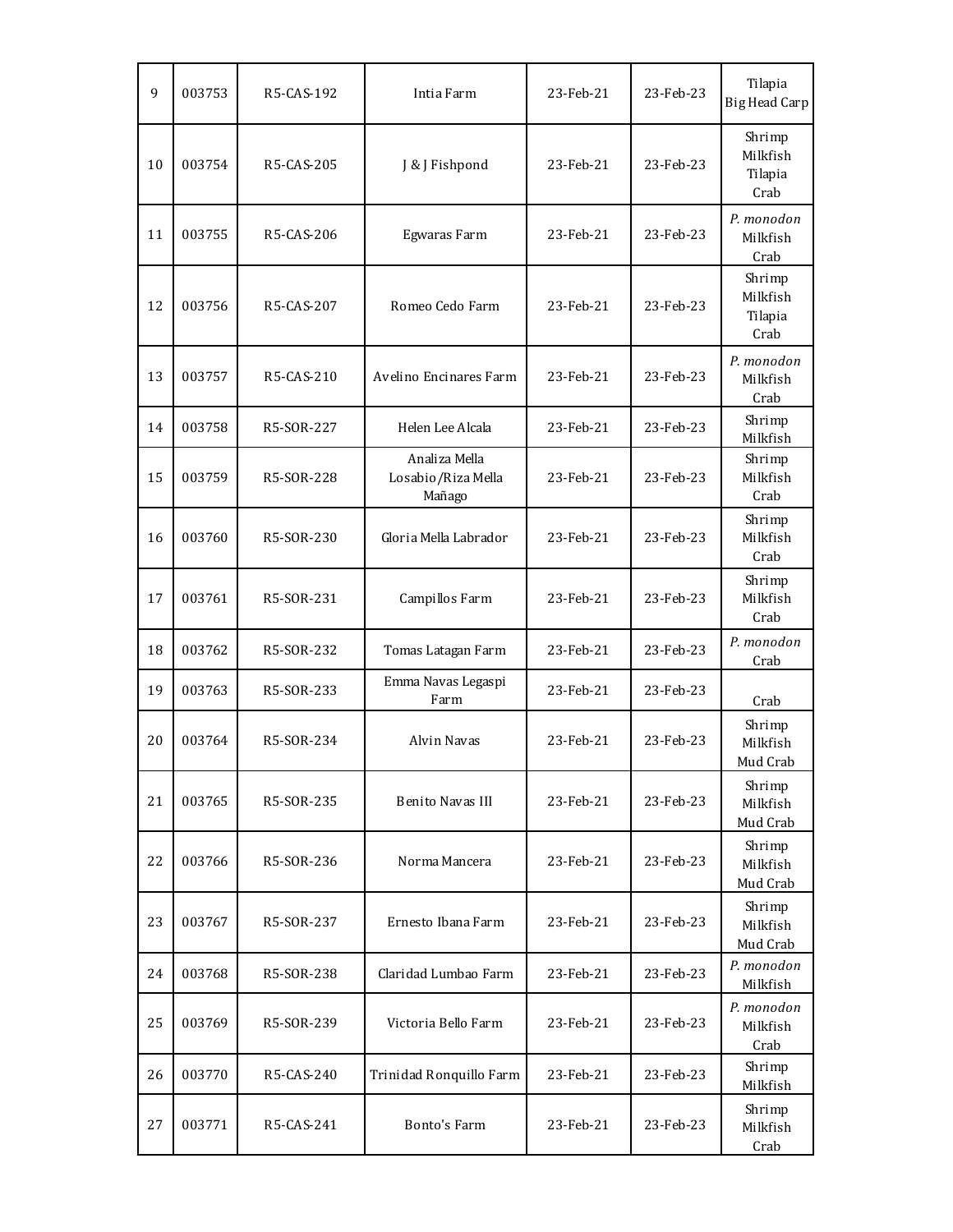| 28 | 003772 | R5-CAS-242 | Simeon Gremio Farm    | 23-Feb-21 | 23-Feb-23 | Shrimp<br>Milkfish<br>Crab        |
|----|--------|------------|-----------------------|-----------|-----------|-----------------------------------|
| 29 | 003773 | R5-CAS-243 | Alberto Año           | 23-Feb-21 | 23-Feb-23 | P. monodon<br>Milkfish<br>Crab    |
| 30 | 003774 | R5-CAS-244 | Violeta De Jesus Farm | 23-Feb-21 | 23-Feb-23 | P. monodon<br>Milkfish<br>Tilapia |
| 31 | 003775 | R5-CAS-245 | Hazel Año Farm        | 23-Feb-21 | 23-Feb-23 | P. monodon<br>Milkfish<br>Crab    |
| 32 | 003776 | R5-CAS-246 | Edwin Genio Farm      | 23-Feb-21 | 23-Feb-23 | P. monodon<br>Milkfish<br>Crab    |
| 33 | 003777 | R5-SOR-247 | Edna Marañas          | 23-Feb-21 | 23-Feb-23 | Shrimp<br>Milkfish<br>Crab        |
| 34 | 003778 | R5-CAS-248 | Gazpar Calleja        | 23-Feb-21 | 23-Feb-23 | Tilapia<br><b>Big Head Carp</b>   |
| 35 | 003779 | R5-CAS-249 | Israel Buena Farm     | 23-Feb-21 | 23-Feb-23 | Tilapia<br><b>Big Head Carp</b>   |
| 36 | 003780 | R5-CAS-250 | Zorilla Fish Cages    | 23-Feb-21 | 23-Feb-23 | Tilapia                           |
| 37 | 003781 | R5-CAS-251 | Pili Farm             | 23-Feb-21 | 23-Feb-23 | Tilapia<br><b>Big Head Carp</b>   |
| 38 | 003782 | R5-CAS-252 | Elvera Billiones Farm | 23-Feb-21 | 23-Feb-23 | <b>Big Head Carp</b>              |
| 39 | 003783 | R5-CAS-253 | Cangayo Farm          | 23-Feb-21 | 23-Feb-23 | Tilapia<br><b>Big Head Carp</b>   |
| 40 | 003784 | R5-CAS-254 | Domingo Tanay Farm    | 23-Feb-21 | 23-Feb-23 | Tilapia<br><b>Big Head Carp</b>   |
| 41 | 003785 | R5-CAS-255 | Presado Farm          | 23-Feb-21 | 23-Feb-23 | Tilapia<br><b>Big Head Carp</b>   |
| 42 | 003786 | R5-CAS-256 | Buena Farm            | 23-Feb-21 | 23-Feb-23 | Tilapia<br><b>Big Head Carp</b>   |
| 43 | 003787 | R5-CAS-257 | Pili Farm             | 23-Feb-21 | 23-Feb-23 | Tilapia                           |
| 44 | 003788 | R5-CAS-258 | Rodel Pili Farm       | 23-Feb-21 | 23-Feb-23 | Tilapia<br><b>Big Head Carp</b>   |
| 45 | 003789 | R5-CAS-259 | Mota Farm             | 23-Feb-21 | 23-Feb-23 | Tilapia<br><b>Big Head Carp</b>   |
| 46 | 003790 | R5-CAS-260 | Peñaflorida Farm      | 23-Feb-21 | 23-Feb-23 | Tilapia                           |
| 47 | 003791 | R5-CAS-261 | Rosendo Matucad Farm  | 23-Feb-21 | 23-Feb-23 | Tilapia<br>Big Head Carp          |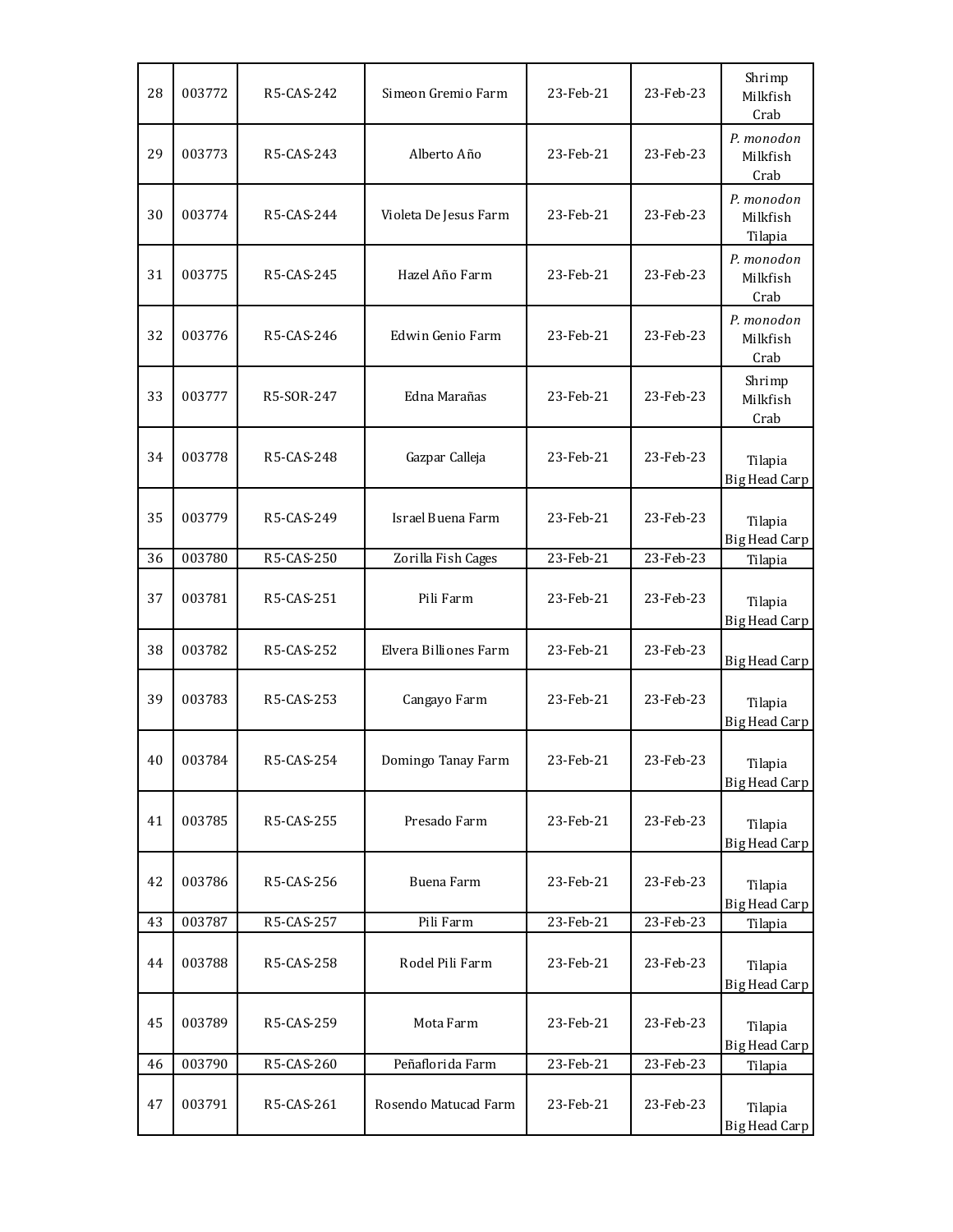| 48<br>49     | 003792<br>003793 | R5-CAS-262<br>R5-CAS-263   | Kobo'Jo<br>Dela Rama Farm                         | 23-Feb-21<br>23-Feb-21 | 23-Feb-23<br>23-Feb-23 | Tilapia<br>Dalag<br>Igat<br>Atas<br>Placides<br>Tilapia |
|--------------|------------------|----------------------------|---------------------------------------------------|------------------------|------------------------|---------------------------------------------------------|
| 50           | 003794           | R5-CAS-264                 | Ramos Farm                                        | 23-Feb-21              | 23-Feb-23              | Carp<br>Tilapia<br>Big Head Carp                        |
|              |                  |                            | <b>REGION VI - 37</b>                             |                        |                        |                                                         |
| $\mathbf{1}$ | 003660           | R6-ILO-0041                | R.J. Fish Farm                                    | 18-Aug-20              | 18-Aug-22              | Milkfish                                                |
| 2            | 003661           | R6-ILO-0043                | Franton Aqua Farm                                 | 18-Aug-20              | 18-Aug-22              | Milkfish<br>Tilapia<br>Mudcrabs                         |
| 3            | 003662           | R6-ILO-0116                | Sanar Farm                                        | 18-Aug-20              | 18-Aug-22              | Milkfish                                                |
| 4            | 003663           | R6-ILO-0145                | IJY System Aquculture                             | 18-Aug-20              | 18-Aug-22              | P. vannamei                                             |
| 5            | 003737           | R6-NOC-0105                | FGS Aquafarm                                      | 18-Feb-21              | 18-Feb-23              | Shrimp                                                  |
| 6            | 003738           | R6-NOC-0088                | HP Aqua Farm (HOCPO<br>Feeds Corporation)         | 18-Feb-21              | 18-Feb-23              | Shrimp                                                  |
| 7            | 003739           | R6-NOC-0022                | Negros Prawnland                                  | 18-Feb-21              | 18-Feb-23              | Shrimp                                                  |
| 8            | 003740           | R6-NOC-0102                | IVE <sub>3</sub>                                  | 18-Feb-21              | 18-Feb-23              | Shrimp                                                  |
| 9            | 003741           | R6-NOC-0111                | Tres Locos Farm                                   | 18-Feb-21              | 18-Feb-23              | Shrimp                                                  |
| 10           | 003742           | R6-NOC-0090                | Aquatic Phoenix Asturias                          | 18-Feb-21              | 18-Feb-23              | P. vannamei                                             |
| 11           | 003743           | R6-NOC-0092                | San Carlos Agro-Aqua<br>Corporation               | 18-Feb-21              | 18-Feb-23              | Shrimp                                                  |
| 12           | 003744           | R6-NOC-0093                | Sta. Ana Fortuna Farm                             | 18-Feb-21              | 18-Feb-23              | Shrimp                                                  |
| 13           | 003745           | R6-NOC-0115                | Aquatic Phoenix Asturias                          | 18-Feb-21              | 18-Feb-23              | P. vannamei                                             |
| 14           | 003747           | R6-NOC-0146                | Mardal Corp.                                      | 18-Feb-21              | 18-Feb-23              | Shrimp                                                  |
| 15           | 003748           | R6-NOC-0147                | S&E Agri Aqua Ventures<br>Corp.                   | 18-Feb-21              | 18-Feb-23              | Shrimp                                                  |
| 16           | 003846           | R6-ILO-0017                | <b>Retcem Resources</b><br>Incorporated Fish Farm | 14-Jun-21              | 14-Jun-23              | Milkfish                                                |
| 17           | 003847           | R6-ILO-0018                | <b>Retcem Resources</b><br>Incorporated Fish Farm | $14$ -Jun-21           | 14-Jun-23              | Milkfish                                                |
| 18           |                  |                            | <b>Retcem Resources</b>                           |                        |                        |                                                         |
|              | 003848           | R6-ILO-0019                | Incorporated Fish Farm                            | 14-Jun-21              | $14$ -Jun-23           | Milkfish                                                |
| 19           | 003849           | R6-CAP-0072                | Falcon Dream Fish Farm                            | 14-Jun-21              | 14-Jun-23              | Milkfish                                                |
| 20<br>21     | 003850           | R6-CAP-0096                | DLG Aquafarm<br><b>VFC</b>                        | 14-Jun-21              | 14-Jun-23              | Shrimp                                                  |
| 22           | 003851           | R6-NOC-0117                | Descalsota Fish Farm                              | 14-Jun-21              | 14-Jun-23              | Milkfish                                                |
| 23           | 003852<br>003853 | R6-CAP-0133<br>R6-CAP-0134 | RBM Fish Farm                                     | 14-Jun-21<br>14-Jun-21 | 14-Jun-23<br>14-Jun-23 | Milkfish<br>Milkfish                                    |
|              |                  |                            | Jalrod Development                                |                        |                        |                                                         |
| 24           | 003855           | R6-NOC-0135                | Incorporated                                      | $14$ -Jun-21           | $14$ -Jun-23           | Milkfish                                                |
|              |                  |                            | Marine Fishpond                                   |                        |                        |                                                         |
| 25           | 003856           | R6-NOC-0136                | Corporation                                       | 14-Jun-21              | 14-Jun-23              | Milkfish                                                |
| 26           | 003857           | R6-NOC-0137                | Malinong Fish Farm                                | 14-Jun-21              | 14-Jun-23              | Milkfish                                                |
| 27           | 003874           | R6-NOC-0129                | Zestcook 117<br>Incorporated                      | 18-Jun-21              | 18-Jun-23              | Shrimp                                                  |
| 28           | 003876           | R6-NOC-0071                | Aquacards Inc.                                    | 29-Jun-21              | 29-Jun-23              | P. vannamei                                             |
| 29           | 003949           | R6-NOC-0108                | Juvia Aqua Corp.                                  | 4-Oct-21               | 4-Oct-23               | P. vannamei                                             |
| 30           | 003950           | R6-NOC-0121                | Kanlaon Farm                                      | 4-Oct-21               | 4-Oct-23               | P. vannamei                                             |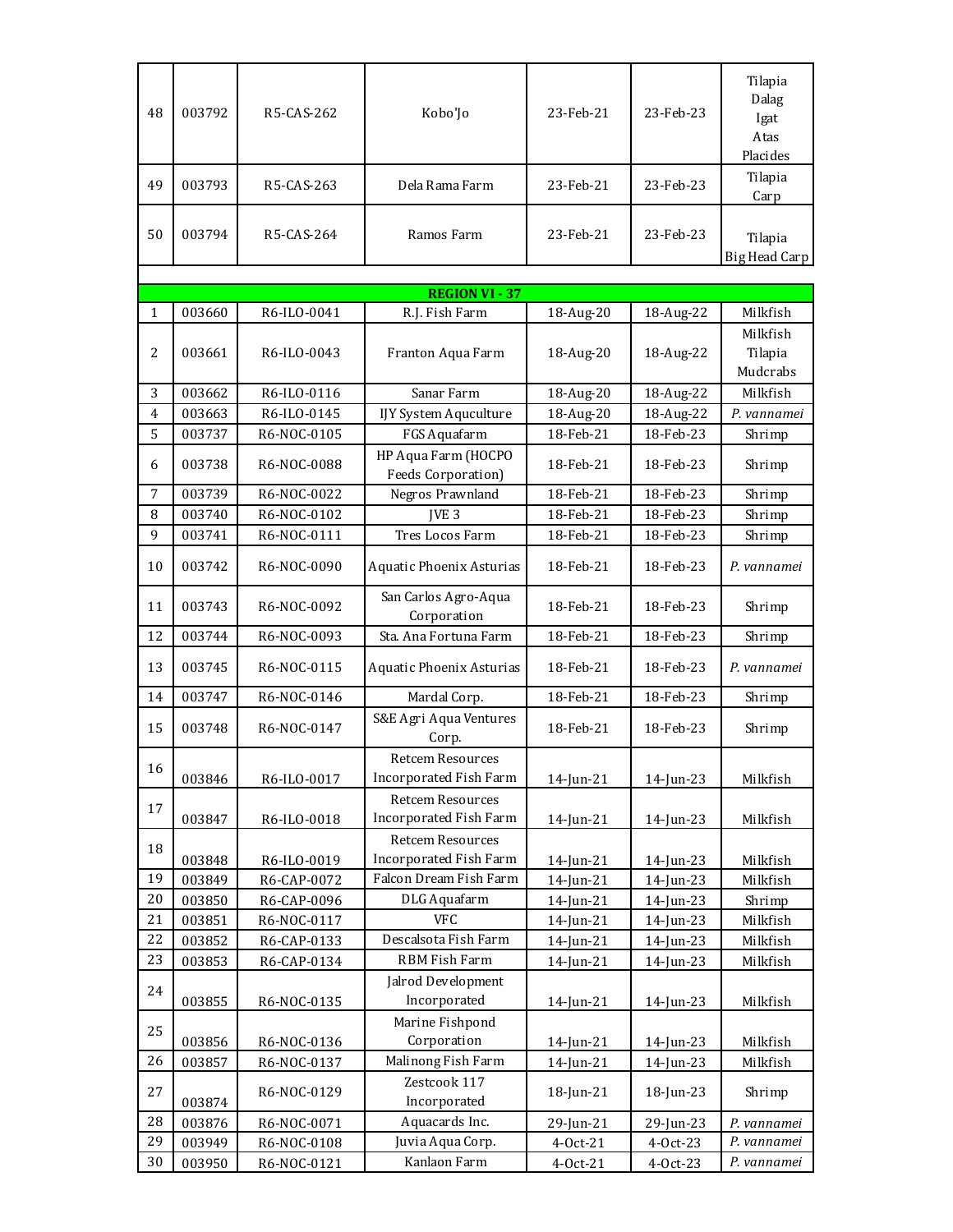| 31 |        |             | Bayshore Aquaculture  |            |            | P. vannamei |
|----|--------|-------------|-----------------------|------------|------------|-------------|
|    | 003955 | R6-NOC-0100 | Corp.                 | $3-Nov-21$ | $3-Nov-23$ |             |
| 32 | 003956 | R6-NOC-0107 | AOC Farm              | $3-Nov-21$ | $3-Nov-23$ | P. vannamei |
| 33 |        |             | Galicia Phoenix       |            |            | P. vannamei |
|    | 003957 | R6-NOC-0118 | Aquaculture Corp.     | $3-Nov-21$ | $3-Nov-23$ |             |
| 34 | 003958 | R6-NOC-0122 | Aderma Aquafarm       | $3-Nov-21$ | $3-Nov-23$ | P. vannamei |
| 35 |        |             | Prolific Aquaventures |            |            | P. vannamei |
|    | 003959 | R6-NOC-0148 | Corp.                 | $3-Nov-21$ | $3-Nov-23$ |             |
| 36 | 003960 | R6-NOC-0149 | Marmi Farm            | $3-Nov-21$ | $3-Nov-23$ | P. vannamei |
| 37 | 003961 | R6-NOC-0150 | SOB Fish Farm         | $3-Nov-21$ | $3-Nov-23$ | P. vannamei |

|                |        |            | <b>REGION VII - 23</b>                                                                                  |              |           |                               |
|----------------|--------|------------|---------------------------------------------------------------------------------------------------------|--------------|-----------|-------------------------------|
| $\mathbf{1}$   | 003604 | R7-CEB-198 | Sean Agro Development<br>Incorporated                                                                   | 29-Jan-20    | 29-Jan-22 | P. vannamei                   |
| $\overline{2}$ | 003643 | R7-NEG-172 | Southern Negros Agri-<br>Fisheries Multi-Purpose<br>Cooperative Farm                                    | 20-Mar-20    | 20-Mar-22 | P. vannamei<br>Milkfish       |
| 3              | 003644 | R7-NEG-239 | Mainit Marine Resources<br>Corp                                                                         | 20-Mar-20    | 20-Mar-22 | P. vannamei                   |
| 4              | 003707 | R7-CEB-168 | Golden Harvest Pond, Inc.                                                                               | 17-Dec-20    | 17-Dec-22 | P. vannamei                   |
| 5              | 003708 | R7-CEB-169 | Carcar Prawn Farm                                                                                       | 17-Dec-20    | 17-Dec-22 | P. vannamei                   |
| 6              | 003709 | R7-CEB-170 | Aquatic Ranch<br>Development Corp.                                                                      | 17-Dec-20    | 17-Dec-22 | P. vannamei                   |
| 7              | 003710 | R7-CEB-171 | L.V. Velez Mineral and<br>Industrial Corporation -<br>Angie's Vannamei Farm                             | 17-Dec-20    | 17-Dec-22 | P. vannamei                   |
| 8              | 003711 | R7-B0H-189 | Ubay Brackishwater Fish<br>Farm                                                                         | $17-Dec-20$  | 17-Dec-22 | Milkfish<br>Tilapia           |
| 9              | 003712 | R7-B0H-225 | <b>BFAR 7 - Central Visayas</b><br>Multi-Species Nursery<br>Demonstration and<br><b>Training Center</b> | 17-Dec-20    | 17-Dec-22 | Milkfish<br>Tilapia           |
| 10             | 003713 | R7-B0H-230 | Romeo Cabading Farm                                                                                     | 17-Dec-20    | 17-Dec-22 | P. vannamei<br>Milkfish       |
| 11             | 003714 | R7-CEB-240 | Aquatic Phoenix Asturias<br>Corp.                                                                       | 17-Dec-20    | 17-Dec-22 | P. vannamei                   |
| 12             | 003715 | R7-CEB-244 | Nestor Ponce Prawn<br>Farm                                                                              | 17-Dec-20    | 17-Dec-22 | P. vannamei                   |
| 13             | 003716 | R7-CEB-248 | Fortune Aquaculture<br>Enterprises                                                                      | 17-Dec-20    | 17-Dec-22 | P. vannamei                   |
| 14             | 003717 | R7-NEG-251 | RSY Ventures, Inc.                                                                                      | 17-Dec-20    | 17-Dec-22 | P. vannamei                   |
| 15             | 003718 | R7-CEB-254 | iMarine Aquaculture Inc.                                                                                | 17-Dec-20    | 17-Dec-22 | P. vannamei                   |
| 16             | 003898 | R7-B0H-126 | Marcela Farms, Inc.                                                                                     | 14-Jul-21    | 14-Jul-23 | Shrimp<br>Milkfish<br>Tilapia |
| 17             | 003899 | R7-B0H-127 | Marcela Farms, Inc.                                                                                     | 14-Jul-21    | 14-Jul-23 | Shrimp<br>Milkfish<br>Tilapia |
| 18             | 003900 | R7-B0H-129 | Marcela Farms, Inc.                                                                                     | $14$ -Jul-21 | 14-Jul-23 | Shrimp<br>Milkfish<br>Tilapia |
| 19             | 003901 | R7-B0H-238 | Marcela Farms, Inc.                                                                                     | $14$ -Jul-21 | 14-Jul-23 | Shrimp<br>Milkfish<br>Tilapia |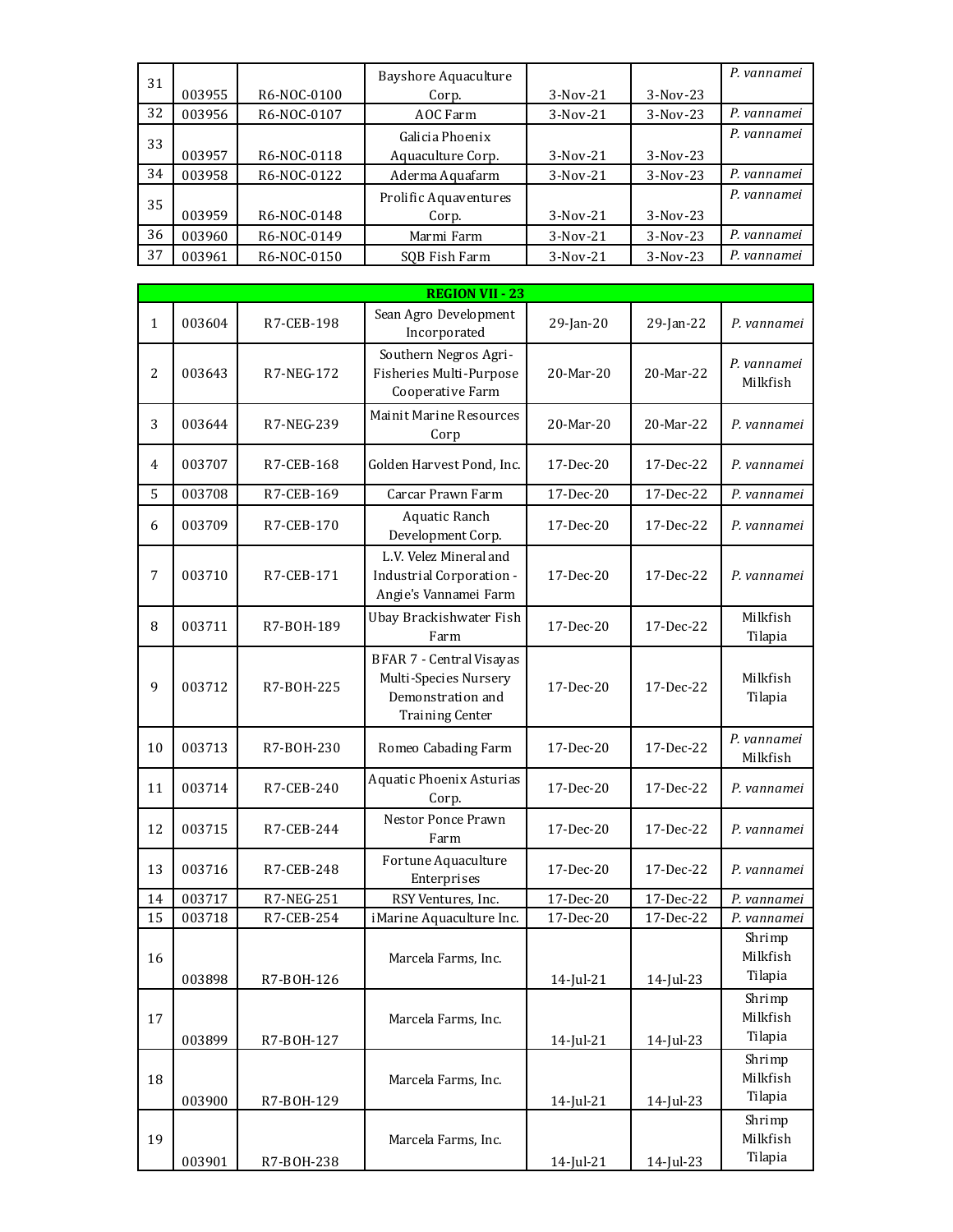| 20 | 003936 | R7-CEB-186 | Martinez Aquafarm    | $3-Sep-21$ | $3-Sep-23$ | Shrimp   |
|----|--------|------------|----------------------|------------|------------|----------|
| 21 | 003937 | R7-CEB-194 | Pasayan ni Juan Farm | $3-Sep-21$ | $3-Sep-23$ | Shrimp   |
| 22 |        |            | Nestor Ponce Prawn   |            |            | Shrimp   |
|    | 003938 | R7-CEB-195 | Farm                 | $3-Sep-21$ | $3-Sep-23$ |          |
| 23 | 003939 | R7-CEB-252 | Manta Farm           | $3-Sep-21$ | $3-Sep-23$ | Milkfish |

|                |        |            | <b>REGION VIII - 20</b>                                |           |           |                               |
|----------------|--------|------------|--------------------------------------------------------|-----------|-----------|-------------------------------|
| $\mathbf 1$    | 003622 | R8-LEY-016 | Mae B Farm                                             | 13-Feb-20 | 13-Feb-22 | Milkfish                      |
| $\overline{c}$ | 003623 | R8-LEY-017 | <b>BENAPRIMCO</b>                                      | 13-Feb-20 | 13-Feb-22 | Milkfish                      |
| 3              | 003624 | R8-LEY-018 | <b>Buñales Farm</b>                                    | 13-Feb-20 | 13-Feb-22 | Milkfish                      |
| 4              | 003625 | R8-LEY-019 | Boromeo's Farm                                         | 13-Feb-20 | 13-Feb-22 | Milkfish                      |
| 5              | 003626 | R8-LEY-020 | Bergado's Farm                                         | 13-Feb-20 | 13-Feb-22 | Milkfish                      |
| 6              | 003627 | R8-LEY-021 | Jonard Cinco                                           | 13-Feb-20 | 13-Feb-22 | Milkfish                      |
| 7              | 003628 | R8-LEY-022 | Cruza's Farm                                           | 13-Feb-20 | 13-Feb-22 | Milkfish                      |
| 8              | 003629 | R8-LEY-023 | Frencillo's Farm                                       | 13-Feb-20 | 13-Feb-22 | Milkfish                      |
| 9              | 003818 | R8-LEY-025 | Manuel Abogado Farm                                    | 5-May-21  | 5-May-23  | Milkfish                      |
| 10             | 003819 | R8-LEY-026 | Reynaldo Maghacut Farm                                 | 5-May-21  | 5-May-23  | Milkfish                      |
| 11             | 003820 | R8-LEY-027 | Virgilio Bitancor &<br>Freddie Revalo Farm             | 5-May-21  | 5-May-23  | Milkfish                      |
| 12             | 003834 | R8-LEY-024 | Oceans Ace Philippines<br>Export Import<br>Corporation | 17-May-21 | 17-May-23 | Eel                           |
|                |        |            | Arnulfo Briones Farm                                   |           |           | Shrimp<br>Milkfish            |
| 13             |        |            |                                                        |           |           | Tilapia                       |
|                | 003836 | R8-LEY-028 |                                                        | 17-May-21 | 17-May-23 | Crab                          |
| 14             | 003845 | R8-LEY-001 | De Oro Resources, Inc.                                 | 20-May-21 | 20-May-23 | P. vannamei                   |
| 15             | 003877 | R8-LEY-009 | Aqua Peace Farm                                        | 29-Jun-21 | 29-Jun-23 | Shrimp<br>Milkfish            |
| 16             | 003878 | R8-LEY-014 | Ruru Fishpond and<br><b>Aquatic Products</b>           | 29-Jun-21 | 29-Jun-23 | Shrimp                        |
| 17             | 003910 | R8-LEY-008 | Tacloban Aqua Marine<br>Products                       | 9-Aug-21  | 9-Aug-23  | P. vannamei                   |
| 18             | 003941 | R8-NSA-012 | Unno Aquafarm                                          | 22-Sep-21 | 22-Sep-23 | Shrimp<br>Milkfish<br>Tilapia |
| 19             | 003990 | R8-LEY-011 | Winston Lim Farm                                       | 29-Nov-21 | 29-Nov-23 | Shrimp                        |

|   |        |            | <b>REGION IX - 5</b>  |              |              |          |
|---|--------|------------|-----------------------|--------------|--------------|----------|
|   |        |            | Southern Philippines  |              |              | Milkfish |
| 1 |        |            | Agro-Marine Products  |              |              |          |
|   | 003904 | R9-SUR-001 | Inc.                  | 16-Jul-21    | 16-Jul-23    |          |
| 2 |        |            | Greenhouse 22 Fishing |              |              | Tilapia  |
|   | 003905 | R9-SUR-130 | Station               | 16-Jul-21    | 16-Jul-23    |          |
|   |        |            |                       |              |              | Shrimp   |
| 3 |        |            | Romeo V. Esteves Farm |              |              | Milkfish |
|   |        |            |                       |              |              | Tilapia  |
|   | 003906 | R9-SUR-138 |                       | $16$ -Jul-21 | $16$ -Jul-23 | Crabs    |
| 4 |        |            | Sayao Farm            |              |              | Shrimp   |
|   | 003907 | R9-SUR-144 |                       | 16-Jul-21    | $16$ -Jul-23 | Tilapia  |
|   |        |            |                       |              |              | Shrimp   |
| 5 |        |            | STV Farm              |              |              | Milkfish |
|   | 003908 | R9-SUR-147 |                       | 16-Jul-21    | 16-Jul-23    | Crabs    |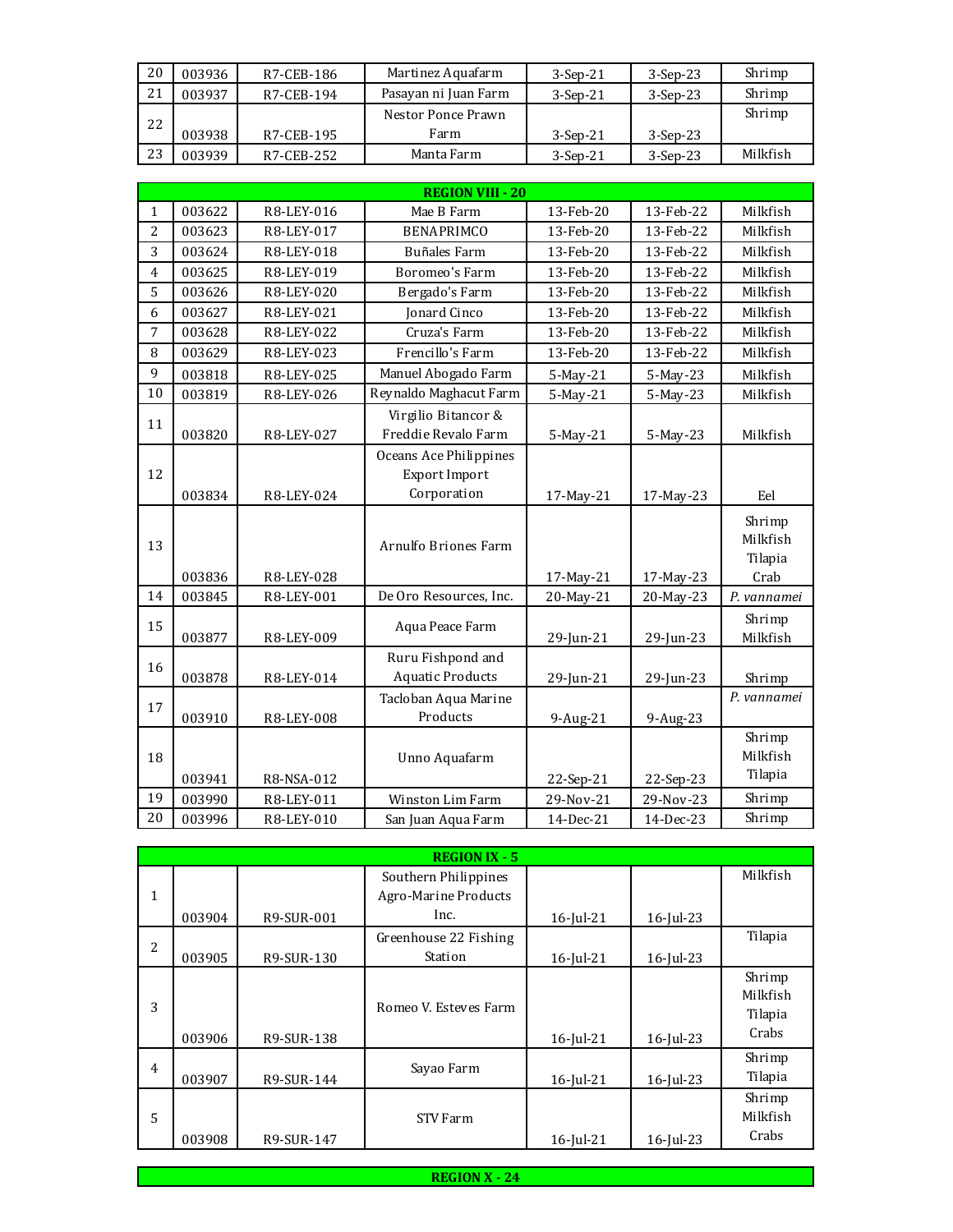| $\mathbf{1}$   | 003858 | R10-LDN-029              | Alice Tutor Farm               | 18-Jun-21    | 18-Jun-23 | Milkfish                                  |
|----------------|--------|--------------------------|--------------------------------|--------------|-----------|-------------------------------------------|
| $\overline{c}$ | 003859 | R10-LDN-030              | Benita C. Mabasa Farm          | $18$ -Jun-21 | 18-Jun-23 | P. monodon<br>Milkfish<br>Tilapia         |
| 3              | 003860 | R10-LDN-031              | Cesar B. Villanueva Farm       | 18-Jun-21    | 18-Jun-23 | Milkfish<br>Shrimp                        |
| 4              | 003861 | R10-LDN-032              | Eit C. Bantillo Farm           | 18-Jun-21    | 18-Jun-23 | Milkfish                                  |
| 5              | 003862 | R10-LDN-033              | Jaime Fish Farm                | 18-Jun-21    | 18-Jun-23 | Tilapia                                   |
| 6              | 003863 | R10-LDN-034              | Mitch Fish Farm                | $18$ -Jun-21 | 18-Jun-23 | Tilapia<br>Shrimp                         |
| 7              | 003864 | R10-LDN-035              | Junelin D. Omandan Farm        | 18-Jun-21    | 18-Jun-23 | Shrimp<br>Tilapia<br>Milkfish             |
| 8              | 003865 | R <sub>10</sub> -LDN-036 | Benjie Fish Farm               | $18$ -Jun-21 | 18-Jun-23 | Shrimp<br>Tilapia                         |
| 9              | 003866 | R10-LDN-037              | Junbeth Farm                   | 18-Jun-21    | 18-Jun-23 | P. monodon<br>Milkfish                    |
| 10             | 003867 | R10-LDN-038              | Richel Fish Farm               | 18-Jun-21    | 18-Jun-23 | Tilapia                                   |
| 11             | 003868 | R10-LDN-039              | Romeo A. Penaso, Sr.<br>Farm   | 18-Jun-21    | 18-Jun-23 | Shrimp<br>Milkfish<br>Tilapia             |
| 12             | 003869 | R10-LDN-040              | Rommel Farm                    | 18-Jun-21    | 18-Jun-23 | Shrimp<br>Milkfish<br>Tilapia             |
| 13             | 003870 | R10-LDN-041              | Riza Fish Farm                 | 18-Jun-21    | 18-Jun-23 | Tilapia                                   |
| 14             | 003871 | R10-LDN-042              | Trinidad A. Batersal Farm      | $18$ -Jun-21 | 18-Jun-23 | Shrimp<br>Milkfish<br>Crab                |
| 15             | 003872 | R10-LDN-043              | Wenifredo Galgo Farm           | 18-Jun-21    | 18-Jun-23 | P. monodon<br>Milkfish<br>Tilapia<br>Crab |
| 16             | 003962 | R10-LDN-044              | Espinosa Farm                  | $3-Nov-21$   | 3-Nov-23  | Shrimp<br>Milkfish<br>Tilapia             |
| 17             | 003963 | R10-LDN-045              | Hechanova Farm                 | 3-Nov-21     | 3-Nov-23  | Shrimp<br>Milkfish<br>Tilapia             |
| 18             | 003964 | R10-LDN-046              | Roberto C. Bernal Farm         | 3-Nov-21     | 3-Nov-23  | Shrimp<br>Tilapia                         |
| 19             | 003965 | R10-LDN-047              | Antero C. Mabasa Farm          | 3-Nov-21     | 3-Nov-23  | Shrimp<br>Milkfish<br>Tilapia             |
| 20             | 003966 | R10-LDN-048              | Engr. Dela Cruz Farm           | 3-Nov-21     | 3-Nov-23  | Tilapia<br>Crabs                          |
| 21             | 003967 | R10-LDN-049              | Aquarius Farm                  | 3-Nov-21     | 3-Nov-23  | Shrimp<br>Crabs                           |
| 22             | 003968 | R10-LDN-050              | San Diego Fishery Ent.<br>Inc. | 3-Nov-21     | 3-Nov-23  | Shrimp<br>Milkfish<br>Tilapia<br>Crabs    |
|                |        |                          |                                |              |           | Shrimp                                    |
| 23             | 003969 | R10-LDN-051              | Erie P. Bihod Farm             | 3-Nov-21     | 3-Nov-23  | Crabs                                     |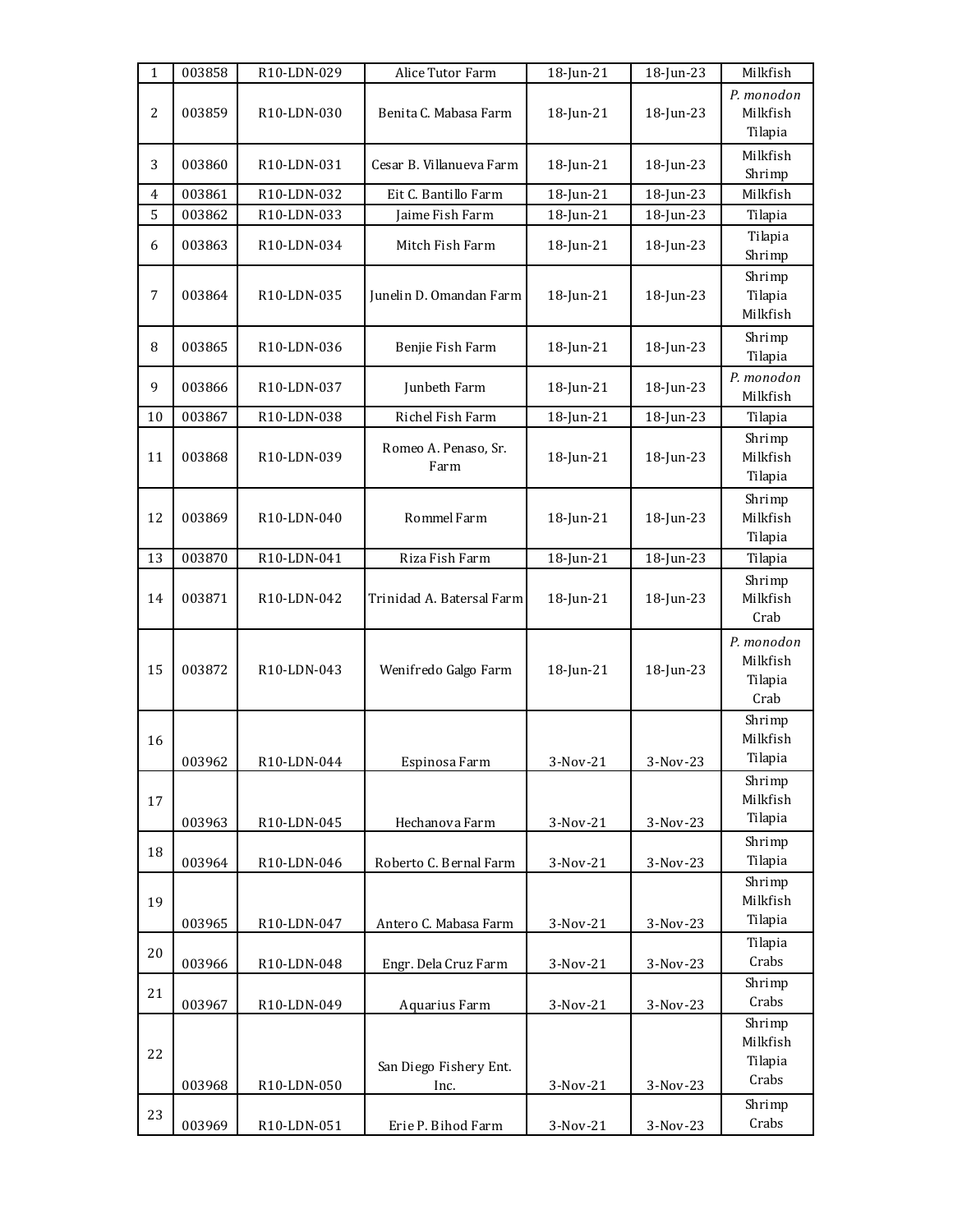|    |        |                          |                       |            |            | Shrimp   |
|----|--------|--------------------------|-----------------------|------------|------------|----------|
| 24 |        |                          | Cereniza C. Arreglado |            |            | Milkfish |
|    |        |                          |                       |            |            |          |
|    | 003970 | R <sub>10</sub> -LDN-052 | ∵arm                  | $3-Nov-21$ | $3-Nov-23$ | Crabs    |

|                |        |               | <b>REGION XI - 16</b>                                  |             |             |                                    |
|----------------|--------|---------------|--------------------------------------------------------|-------------|-------------|------------------------------------|
| $\mathbf{1}$   | 003576 | R11-DV0cc-031 | Malalag Bay Aquaculture<br>& Processing<br>Corporation | $7$ -Jan-20 | $7$ -Jan-22 | Milkfish                           |
| $\overline{a}$ | 003664 | R11-DVS-040   | <b>Aquasur Resources</b><br>Corporation                | 18-Aug-20   | 18-Aug-22   | P. vannamei<br>Milkfish<br>Tilapia |
| 3              | 003665 | R11-DV0ro-063 | <b>LAA Hatchery</b>                                    | 18-Aug-20   | 18-Aug-22   | Tilapia<br>Catfish                 |
| 4              | 003702 | R11-DVN-042   | 3DC Aquaculture                                        | 7-Dec-20    | 7-Dec-22    | Milkfish<br>Tilapia<br>Danggit     |
| 5              | 003730 | R11-DVS-021   | RHL Fish Farm                                          | 8-Feb-21    | 8-Feb-23    | Milkfish                           |
| 6              | 003731 | R11-DVOcc-038 | Malalag Sea Cage Farm                                  | 8-Feb-21    | 8-Feb-23    | Milkfish                           |
| 7              | 003732 | R11-DVS-082   | Aqua Biological<br><b>Industries Corporation</b>       | 8-Feb-21    | 8-Feb-23    | Shrimp                             |
| 8              | 003816 | R11-DV0r-084  | Aloy Farm & Tilapia<br>Hatchery                        | 30-Apr-21   | 30-Apr-23   | Tilapia                            |
| 9              | 003827 | R11-DVOcc-088 | MTM Marine Enterprise,<br>Inc.                         | 6-May-21    | 6-May-23    | Milkfish                           |
| 10             | 003837 | R11-DVS-089   | Anderlude Aquatic<br>Resources                         | 17-May-21   | 17-May-23   | Shrimp<br>Milkfish                 |
| 11             | 003838 | R11-DVS-090   | Anderlude Aqua-Agri<br>Ventures                        | 17-May-21   | 17-May-23   | Shrimp<br>Milkfish<br>Tilapia      |
| 12             | 003839 | R11-DVOr-092  | WRV Aqua Farm                                          | 17-May-21   | 17-May-23   | P. vannamei                        |
| 13             | 003843 | R11-DVS-093   | Christopher Tan Fish<br>Cage                           | 25-May-21   | 25-May-23   | Milkfish                           |
| 14             | 003844 | R11-DVOcc-094 | Ludi Fish Aquaculture                                  | 25-May-21   | 25-May-23   | Milkfish<br>Mangagat<br>Talakitok  |
| 15             | 003921 | R11-DVOcc-061 | M & M Marine Enterprise                                | 23-Aug-21   | 23-Aug-23   | Milkfish                           |
| 16             | 003995 | R11-DVS-083   | J. Lanzar Trading                                      | $3-Dec-21$  | 3-Dec-23    | Milkfish                           |

|                | <b>REGION XII - 11</b> |                         |                                                    |                 |              |                                    |  |  |
|----------------|------------------------|-------------------------|----------------------------------------------------|-----------------|--------------|------------------------------------|--|--|
| 1              | 003659                 | R <sub>12</sub> -SAR-06 | Alsons Aquaculture<br>Corporation                  | $17$ -Jul-20    | 17-Jul-22    | P. vannamei<br>Milkfish<br>Tilapia |  |  |
| $\overline{2}$ | 003724                 | R <sub>12</sub> -SAR-15 | <b>SANACOR Seacage</b>                             | 19-Jan-21       | $19$ -Jan-23 | Milkfish                           |  |  |
| 3              | 003879                 | R <sub>12</sub> -SAR-04 | RD Kawas Prawn Farm                                | 28-Jun-21       | 28-Jun-23    | Shrimp                             |  |  |
| 4              | 003880                 | R <sub>12</sub> -SAR-05 | RD Lun Padido Prawn<br>Farm                        | 28-Jun-21       | 28-Jun-23    | Shrimp                             |  |  |
| 5.             | 003881                 | R <sub>12</sub> -GSC-09 | RD Siguel Prawn Farm                               | 28-Jun-21       | 28-Jun-23    | Shrimp                             |  |  |
| 6              | 003882                 | R12-GSC-11              | RD Bawing Prawn Farm                               | 28-Jun-21       | 28-Jun-23    | Shrimp                             |  |  |
| 7              | 003883                 | R12-GSC-12              | RD Tambler Prawn Farm                              | 28-Jun-21       | 28-Jun-23    | Shrimp                             |  |  |
| 8              | 003884                 | R <sub>12</sub> -SAR-02 | San Andres Corporation I<br>(SANACOR I)            | 28-Jun-21       | 28-Jun-23    | Shrimp                             |  |  |
| 9              | 003885                 | R <sub>12</sub> -SAR-14 | San Andres Corporation<br><b>III (SANACOR III)</b> | $28$ -Jun- $21$ | 28-Jun-23    | Shrimp                             |  |  |